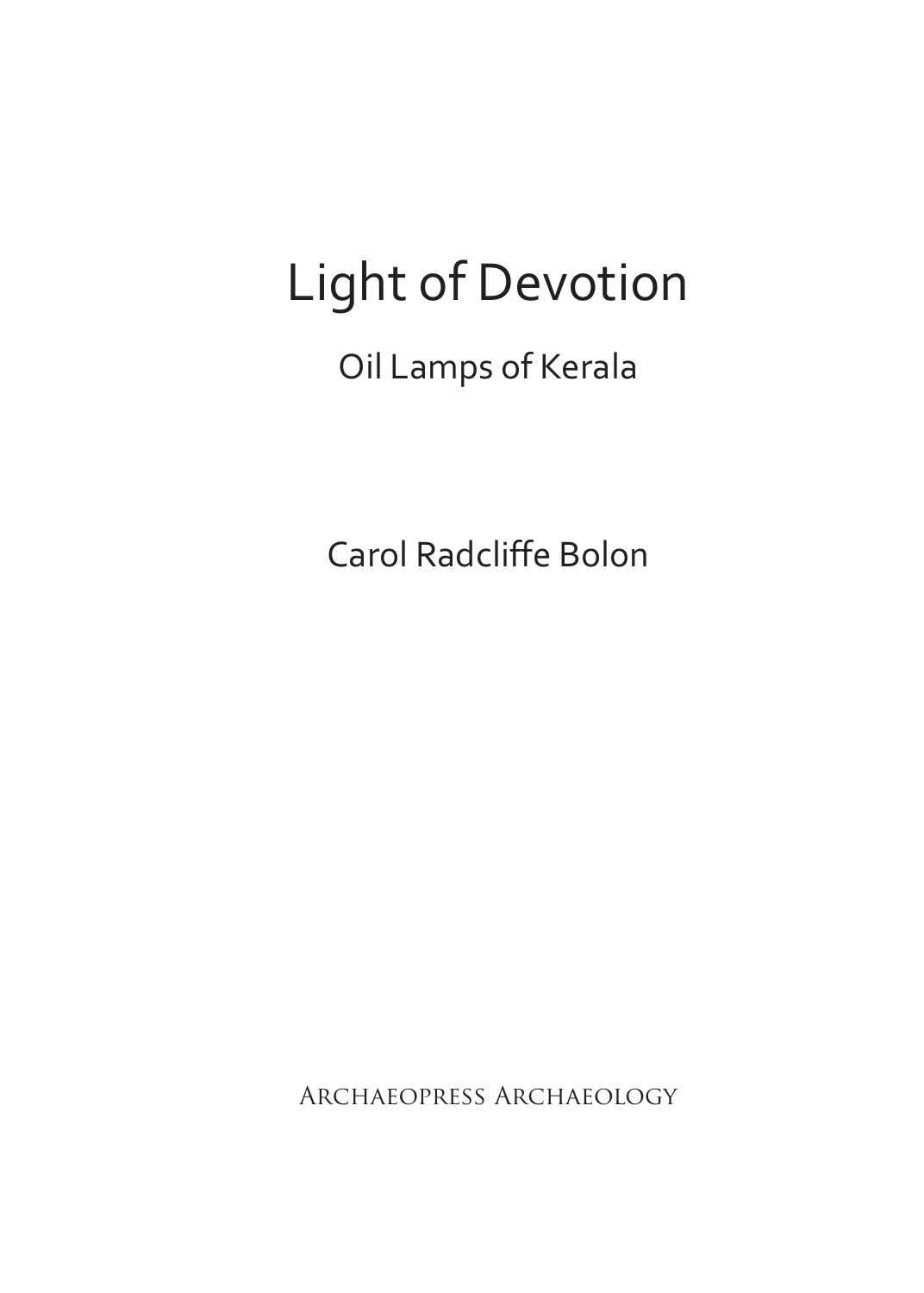

Archaeopress Publishing Ltd Summertown Pavilion 18-24 Middle Way Summertown Oxford OX2 7LG www.archaeopress.com

ISBN 978-1-80327-254-2 ISBN 978-1-80327-255-9 (e-Pdf)

© Carol Radcliffe Bolon and Archaeopress 2022

All rights reserved. No part of this book may be reproduced, or transmitted, in any form or by any means, electronic, mechanical, photocopying or otherwise, without the prior written permission of the copyright owners.

This book is available direct from Archaeopress or from our website www.archaeopress.com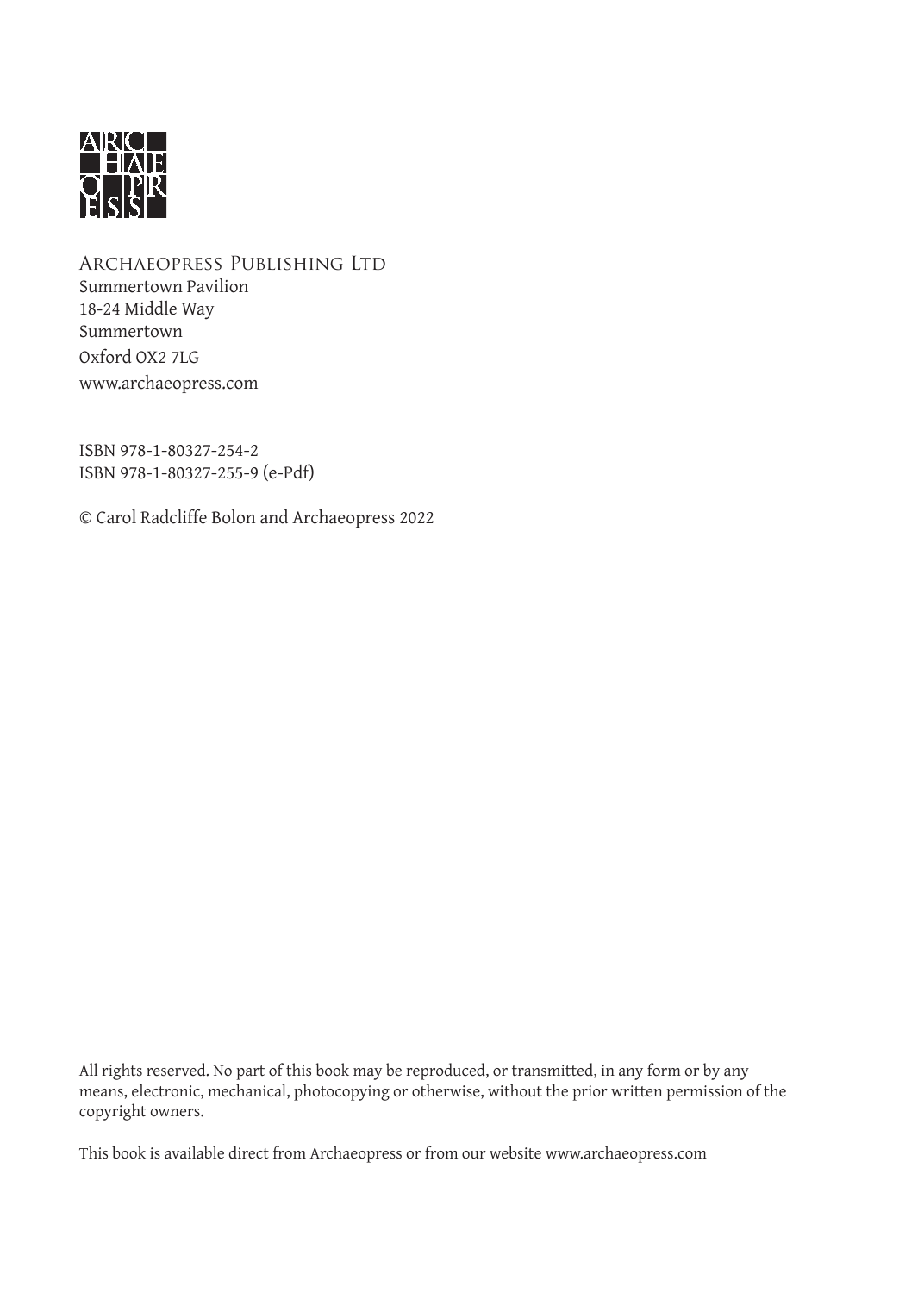### Contents

| Archaeological Museum, Dadigama, Sri Lanka, elephant-shaped oil lamp23<br>CSMVS, Mumbai, elephant-shaped lamp found at Jogeshvari, Maharashtra  27<br>Thrissur State Museum elephant-shaped oil lamp from Thripunithura, Kerala 28<br>Kuthira Maliga Museum, Thiruvananthapuram, elephant-shaped oil lamp 32 |  |
|--------------------------------------------------------------------------------------------------------------------------------------------------------------------------------------------------------------------------------------------------------------------------------------------------------------|--|
|                                                                                                                                                                                                                                                                                                              |  |
|                                                                                                                                                                                                                                                                                                              |  |
|                                                                                                                                                                                                                                                                                                              |  |
|                                                                                                                                                                                                                                                                                                              |  |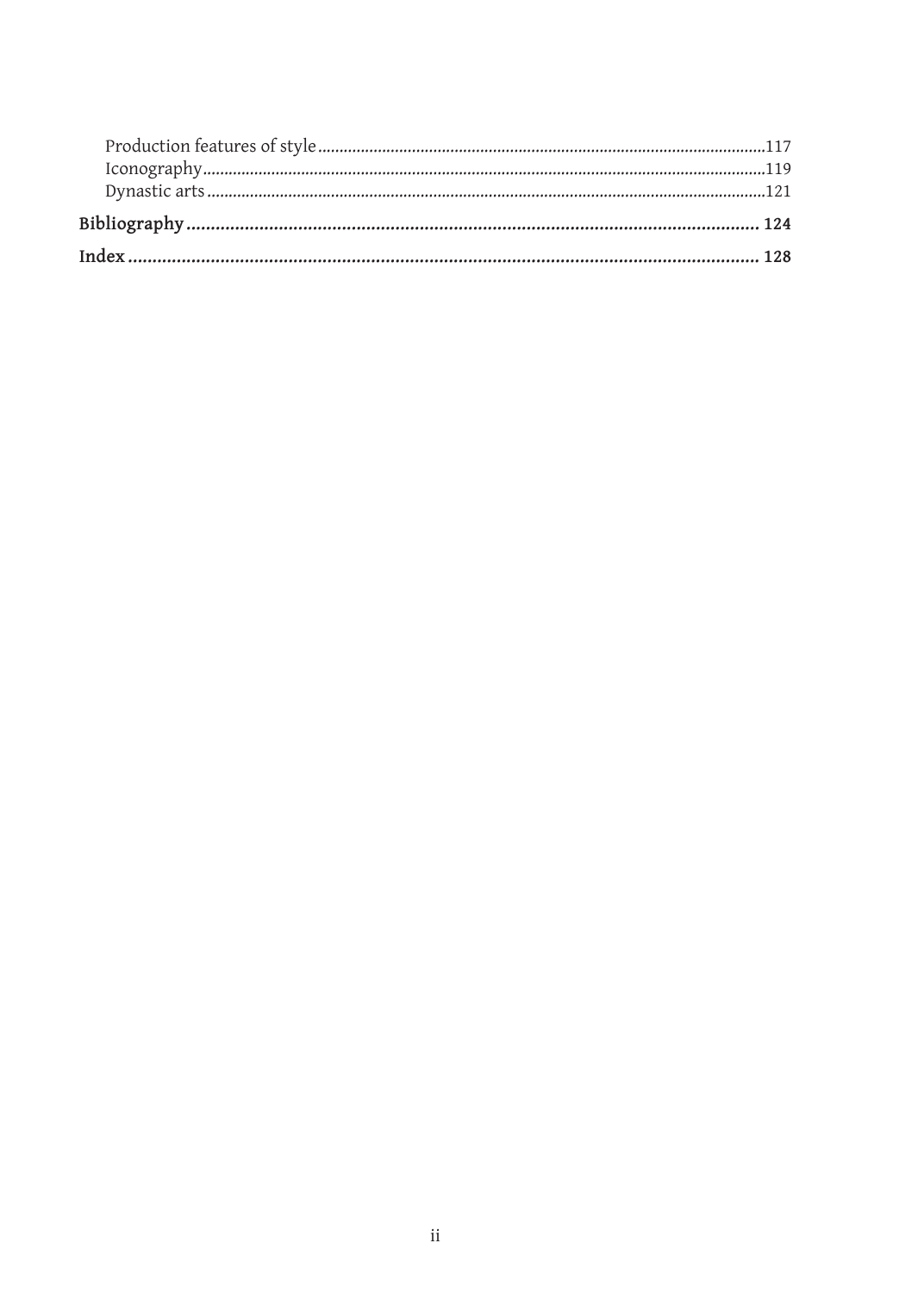## **List of Figures and Tables**

| Figure 1.  | Rama, Sita and Lakshmana, Kerala, c. 12th century, 6.5 inches, Collection                                                                                                                                         |
|------------|-------------------------------------------------------------------------------------------------------------------------------------------------------------------------------------------------------------------|
| Figure 2.  | Oil lamp, Egypt, Mamluk period, c. 1360, Freer Gallery of Art, Washington,                                                                                                                                        |
| Figure 3.  |                                                                                                                                                                                                                   |
| Figure 4.  | Metal shop employee inscribing a new kindi, Mannar, Kerala12                                                                                                                                                      |
| Figure 5.  | Tree--shaped lamp, inscribed 1555, Denver Museum of Art, Colorado,<br>height 25 inches, diameter 15 in, Gift in Life Trust from Mrs. Irene<br>Littledale Downs in memory of William H. Downs, acc. no. 1964.8A-E. |
| Figure 6.  |                                                                                                                                                                                                                   |
| Figure 7.  | Shasta riding his elephant vehicle, Chola, Government Museum Chennai,24                                                                                                                                           |
| Figure 8.  |                                                                                                                                                                                                                   |
| Figure 9.  | Elephant-shaped suspension oil lamp, Dadigama, Sri Lanka, c. 1100-1150,                                                                                                                                           |
|            |                                                                                                                                                                                                                   |
| Figure 10. |                                                                                                                                                                                                                   |
| Figure 11. | Elephant-shaped suspension oil lamp with chain figures, Jogeshvari,                                                                                                                                               |
|            | c. 1100-1150, CSMVS, acc. no. B84. Courtesy of the Trustees of the                                                                                                                                                |
|            |                                                                                                                                                                                                                   |
| Figure 12. |                                                                                                                                                                                                                   |
| Figure 13. |                                                                                                                                                                                                                   |
| Figure 14. | Elephant-shaped suspension oil lamp, Thrissur State Museum 10/3,                                                                                                                                                  |
|            |                                                                                                                                                                                                                   |
| Figure 15. | Elephant-shaped suspension oil lamp, Thrissur State Museum 10/4,                                                                                                                                                  |
| Figure 16. | Temple elephant with caparison jewelry and kolam, Kerala31                                                                                                                                                        |
| Figure 17. | Elephant-shaped suspension oil lamp with Shiva, Kuthira Maliga Museum,                                                                                                                                            |
|            |                                                                                                                                                                                                                   |
| Figure 18. | Temple-shaped suspension oil lamp, Thrissur State Museum 10/34,                                                                                                                                                   |
|            |                                                                                                                                                                                                                   |
| Figure 19. |                                                                                                                                                                                                                   |
| Figure 20. | Temple-shaped suspension oil lamp, Thrissur State Museum 10/2,                                                                                                                                                    |
|            |                                                                                                                                                                                                                   |
| Figure 21. | Temple-shaped suspension oil lamp, Thrissur State Museum 10/1,                                                                                                                                                    |
|            |                                                                                                                                                                                                                   |
| Figure 22. | Deity in sanctum, detail of Figure 21, Thrissur State Museum 10/1                                                                                                                                                 |
|            |                                                                                                                                                                                                                   |
| Figure 23. |                                                                                                                                                                                                                   |
| Figure 24. | Temple-shaped suspension oil lamp, Nepal, 19th century, Courtesy of the<br>Trustees of the Chhatrapati Shivaji Maharaj Vastu Sangrahalya, 22.2316,                                                                |
| Figure 25. | Gaja Lakshmi suspension oil lamp, Thrissur State Museum 10/36 (reverse                                                                                                                                            |
|            |                                                                                                                                                                                                                   |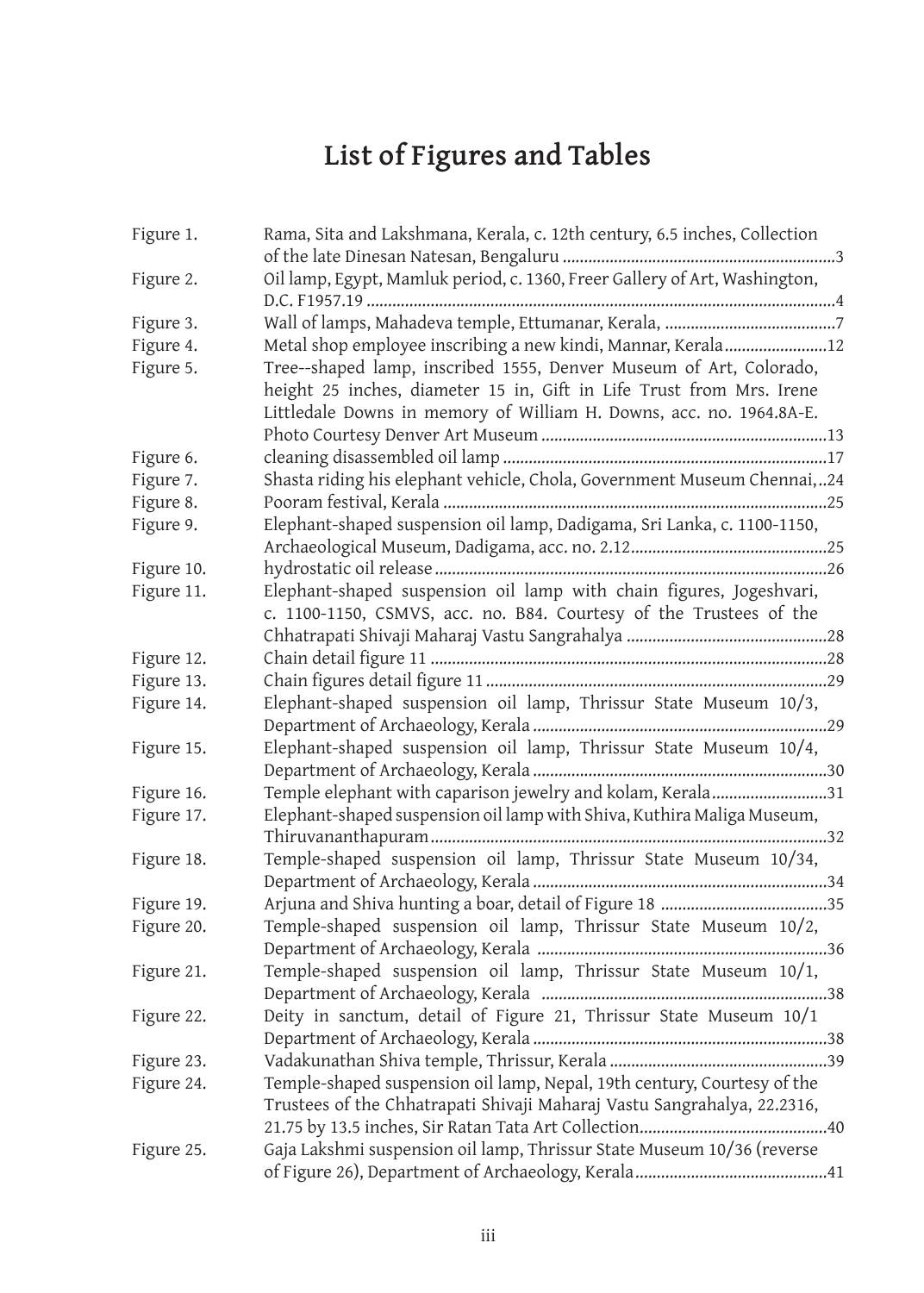| Figure 26. | Shiva Kudumban suspension oil lamp, Thrissur State Museum 10/36<br>(reverse of Figure 25), Department of Archaeology, Kerala 41                        |
|------------|--------------------------------------------------------------------------------------------------------------------------------------------------------|
| Figure 27. | Krishna Fluting, suspension oil lamp, British Museum 1880.4063, (reverse<br>of Figure 28), height 12.5 inches by diameter 10.75, Gift of Richard Payne |
|            |                                                                                                                                                        |
| Figure 28. | Gaja Lakshmi, suspension oil lamp, British Museum 1880.4063 (reverse of                                                                                |
|            |                                                                                                                                                        |
| Figure 29. | Gaja Lakshmi, part of a suspension oil lamp, Thrissur State Museum 12/12                                                                               |
|            | (reverse of Figure 30), Department of Archaeology, Kerala 43                                                                                           |
| Figure 30. | Processional scene, part of a suspension oil lamp, Thrissur State Museum                                                                               |
|            | 12/12 (reverse of Figure 29), Department of Archaeology, Kerala 43                                                                                     |
| Figure 31. | Gaja Lakshmi suspension oil lamp, Thrissur State Museum 10/5 (reverse                                                                                  |
|            |                                                                                                                                                        |
| Figure 32. | Foliate design on suspension oil lamp, Thrissur State Museum 10/5                                                                                      |
|            | (reverse of Figure 31), Department of Archaeology, Kerala 44                                                                                           |
| Figure 33. | Gaja Lakshmi suspension oil lamp, Napier Museum, Thiruvananthapuram,                                                                                   |
|            |                                                                                                                                                        |
| Figure 34. | Gaja Lakshmi suspension oil lamp, c.14th century, height 15 inches,                                                                                    |
|            |                                                                                                                                                        |
| Figure 35. | Padmanabhaswamy suspension oil lamp, Thrissur State Museum 10/35,                                                                                      |
|            |                                                                                                                                                        |
| Figure 36. | Foliate design on reverse, Thrissur State Museum 10/35 (reverse of Figure                                                                              |
|            |                                                                                                                                                        |
| Figure 37. | Postcard of Padmanabha in Padmanabhaswamy temple sanctum,                                                                                              |
|            |                                                                                                                                                        |
| Figure 38. | Padmanabha suspension oil lamp, Honolulu Museum of Art, 14th century,                                                                                  |
|            | height 15.25 inches, diameter 12 inches, Gift of Christensen Fund, 2001                                                                                |
|            | (10773.1) (reverse of Figure 39) Photo courtesy Honolulu Museum of                                                                                     |
|            | ……49                                                                                                                                                   |
| Figure 39. | Vishnu on Garuda, suspension oil lamp, Honolulu Museum of Art                                                                                          |
|            | <b></b> 49                                                                                                                                             |
| Figure 40. | Padmanabha carved on wood temple part, Vijayaraghavan collection,                                                                                      |
|            | Chennai<br>51                                                                                                                                          |
| Figure 41. | Procession scene carved on wood temple part, Vijayaraghavan collection,                                                                                |
|            | Chennai<br>53                                                                                                                                          |
| Figure 42. | Poornathrayesa, temple base stone relief figure of<br>Shri                                                                                             |
|            |                                                                                                                                                        |
| Figure 43. | Padmanabhaswamy, suspension oil lamp, British Museum 1880.1610                                                                                         |
|            | (reverse of Figure 45), Photo courtesy of British Museum55                                                                                             |
| Figure 45. | Rama suspension oil lamp, British Museum 1880.1610 (reverse of Figure                                                                                  |
|            |                                                                                                                                                        |
|            | Bhudevi, c. 14th century, height 10 5/8 inches, Bhansali collection,                                                                                   |
| Figure 44. |                                                                                                                                                        |
|            | Mounted horse suspension oil lamp, Padmanabhapuram Palace,                                                                                             |
| Figure 46. |                                                                                                                                                        |
|            | Horse head suspension oil lamp, 19th century, Dakshina Chitra, Chennai  59                                                                             |
| Figure 47. |                                                                                                                                                        |
| Figure 48. | Kuthu on staff in procession, Photo courtesy of Pepita Seth59                                                                                          |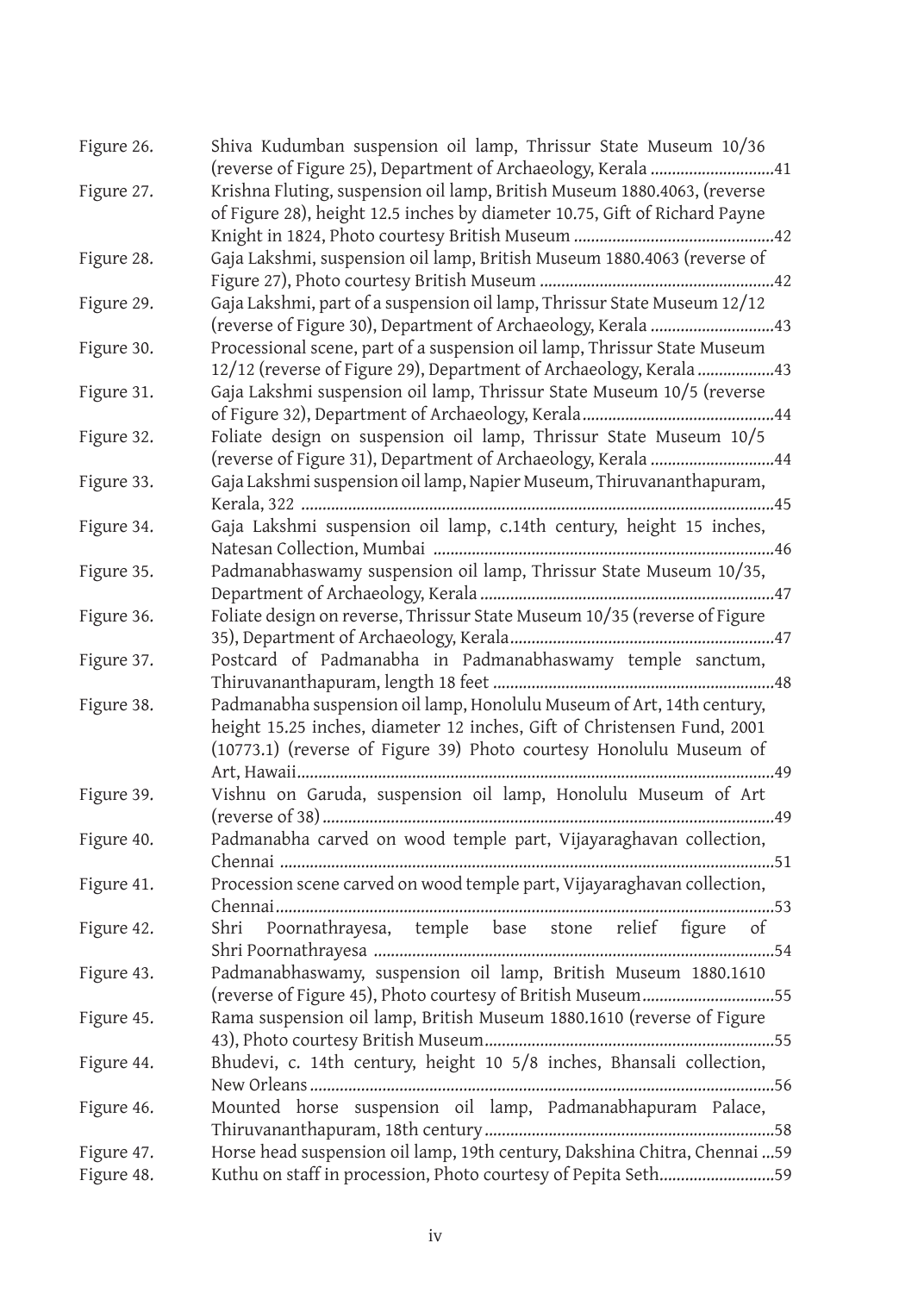| Figure 50.     | Mythical parrot suspension oil lamp, Thrissur State Museum 10/16,                |
|----------------|----------------------------------------------------------------------------------|
|                |                                                                                  |
| Figure 49.     | Female acrobat suspension oil lamp, 11 inches, 18th century, Karnataka,          |
| Figure 51.     | Lotus suspension oil lamp, height 12.5 inches, Thrissur State Museum             |
|                |                                                                                  |
| Figure 52.     | (Detail of Figure 51), Thrissur State Museum 10/11 with inscription,             |
|                |                                                                                  |
| Figure 53.     | Ladies procession with suspension oil lamps, Photo courtesy Pepita Seth62        |
| Figures 54-57. |                                                                                  |
| Figures 58-59. |                                                                                  |
| Figure 60.     |                                                                                  |
| Figures 61.    | Wooden lamp stands for mada, Dakshina Chitra and Vijayaraghavan                  |
|                |                                                                                  |
| Figures 62.    | Wooden lamp stands for mada, Dakshina Chitra and Vijayaraghavan                  |
|                |                                                                                  |
| Figure 63.     | Tree-shaped oil lamp, Shiva temple, Ernaculum, Photo courtesy Srikumar           |
| Figure 64.     | Deepastambha, 16th century, Mahadeva temple, Ettumanar68                         |
| Figure 66.     | Flagstaff collar detail including Krishna Venugopala and 21 other gods           |
|                | in relief, 15th century, height 5 inches, diameter 13.75 inches, British         |
|                | Museum 1880.1609 Payne Knight Collection, Photo courtesy British                 |
|                |                                                                                  |
| Figure 65.     |                                                                                  |
| Figure 67.     | Deepastambha, Thrissur State Museum, acc. no. 10/33, Department of               |
|                |                                                                                  |
| Figure 68.     | Tree-shaped ground oil lamp, Sri Mahadeva temple, Sreekovil, Vaikom,             |
|                |                                                                                  |
| Figure 69.     | Tree-shaped ground oil lamp, 13th century, Kerala, height 53 inches width        |
|                | 31 inches Honolulu Museum of Art, HI, Gift of Christensen Fund 2001, acc         |
|                |                                                                                  |
| Figure 70.     |                                                                                  |
| Figure 71.     | Tree-shaped ground oil lamp, 14th century, Kerala, height 45.5 in, width         |
|                | 31 inches, Collection of the late Mahadevan Natesan, Bengaluru. 72               |
| Figure 72.     |                                                                                  |
| Figure 73.     | Peacock tree-shaped ground oil lamp, height 37.4 inches, Thrissur State          |
|                |                                                                                  |
| Figure 74.     | Peacock tree-shaped oil lamp, height 48 inches, c. 17-18th century,              |
|                | Thrissur State Museum 10/17, Department of Archaeology, Kerala 74                |
| Figure 75.     | Tree-shaped ground oil lamp, height 4-5 feet, missing crowning element,          |
|                |                                                                                  |
| Figure 76.     |                                                                                  |
| Figure 77.     | oil<br>lamp,<br>height<br>37<br>inches,<br><b>Branching</b><br>Napier<br>Museum, |
| Figure 78.     | Branching oil lamp, Kumaranallur temple, Kerala, 15th century, height            |
|                | 44 inches, Virginia Museum of Fine Arts, 2005.75, Friends of Indian Art          |
|                | and Oak Lodge Foundation in memory of Barbara Hunt, and the Kathleen             |
|                |                                                                                  |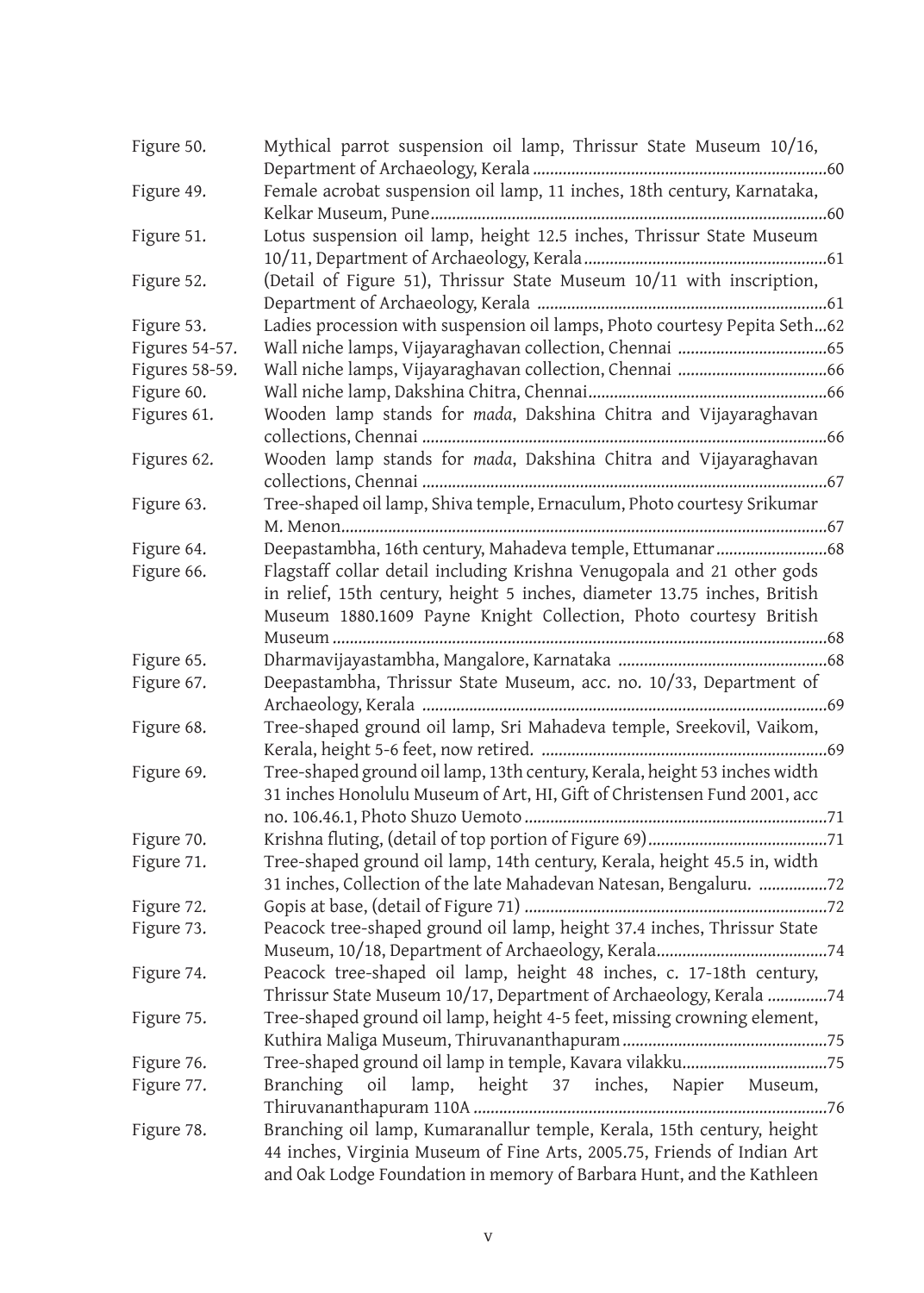|                | Boone Samuels Memorial Fund, Photo courtesy VMA, photo by Katherine          |
|----------------|------------------------------------------------------------------------------|
|                | Wetzel                                                                       |
| Figure 79.     |                                                                              |
| Figure 80.     | Branching oil lamp, height about 5 feet, 16th century, Vijayaraghavan        |
|                | <br>77                                                                       |
| Figure 81.     | Branching oil lamp, inscribed on base, 17th century, Thrissur State          |
|                |                                                                              |
| Figure 82.     | Ground oil lamp, Thrissur State Museum, Department of Archaeology,           |
|                |                                                                              |
| Figure 83.     | Ground oil lamp, 36.75 inches, Thrissur State Museum 10/24, Department       |
|                |                                                                              |
| Figure 84.     | Ground oil lamp, c. 17th century, Thrissur State Museum 10/20,               |
|                |                                                                              |
| Figure 85.     | Ground oil lamp, height 33 inches, c. 17th- 18th century, Thrissur State     |
|                |                                                                              |
| Figure 86.     | Ground oil lamp with rooster-like crowing element, height 39 inches, c.      |
|                | 18th century, Thrissur State Museum 10/19 Department of Archaeology,         |
|                |                                                                              |
| Figure 87.     | Ground oil lamp with peahen crowning element, Kuthira Maliga Museum,         |
|                |                                                                              |
| Figure 88.     | Ground oil lamp with doves crowning element, Kuthira Maliga Museum,          |
|                |                                                                              |
| Figure 89.     | Ground oil lamp with swan, Vijayaraghavan collection, Chennai 82             |
| Figure 90.     | Female figural oil lamp, Doll, c. 17th century, height 11 inches, Napier     |
|                | Museum, Thiruvananthapuram, acc. no. 574, open access photo 82               |
| Figures 91-92. | Female figural oil lamp of a donor couple, 17th century Nayak period,        |
|                | Karnataka, height 86.4 inches, Arthur M. Sackler Gallery, Washington,        |
|                |                                                                              |
| Figure 93.     | Female figural oil lamp, c. 16th century, height 23.5 inches, Crafts Museum, |
|                | 84                                                                           |
| Figure 94.     | Female figural oil lamp, c. 16th century, height 23.5 inches, Crafts Museum, |
|                |                                                                              |
| Figure 95.     | Female figural oil lamp, height 11 inches, 17th century Nayak period,        |
|                | height 11 inches, Karnataka, Nelson-Atkins Museum, Kansas City, MO, 35-      |
|                | $309$                                                                        |
| Figure 96.     | Female figural oil lamp, lower part, Thrissur State Museum, Department       |
|                |                                                                              |
| Figure 97.     | Female figural oil lamp, silver with partial gilding, 1850-1890, Karnataka,  |
|                | Asian Art Museum of San Francisco, From the Collection of William K.         |
|                | Ehrenfeld, M.D., 2005.64.180.a-b. Photograph © Asian Art Museum of San       |
|                |                                                                              |
| Figure 98.     | Kindi oil lamp, Napier Museum, acc. no. 112, H. 15 %, W. 4 1/3 inches 87     |
| Figure 99.     |                                                                              |
| Figure 100.    |                                                                              |
| Figure 101.    |                                                                              |
| Figure 102.    |                                                                              |
| Figure 103.    |                                                                              |
|                |                                                                              |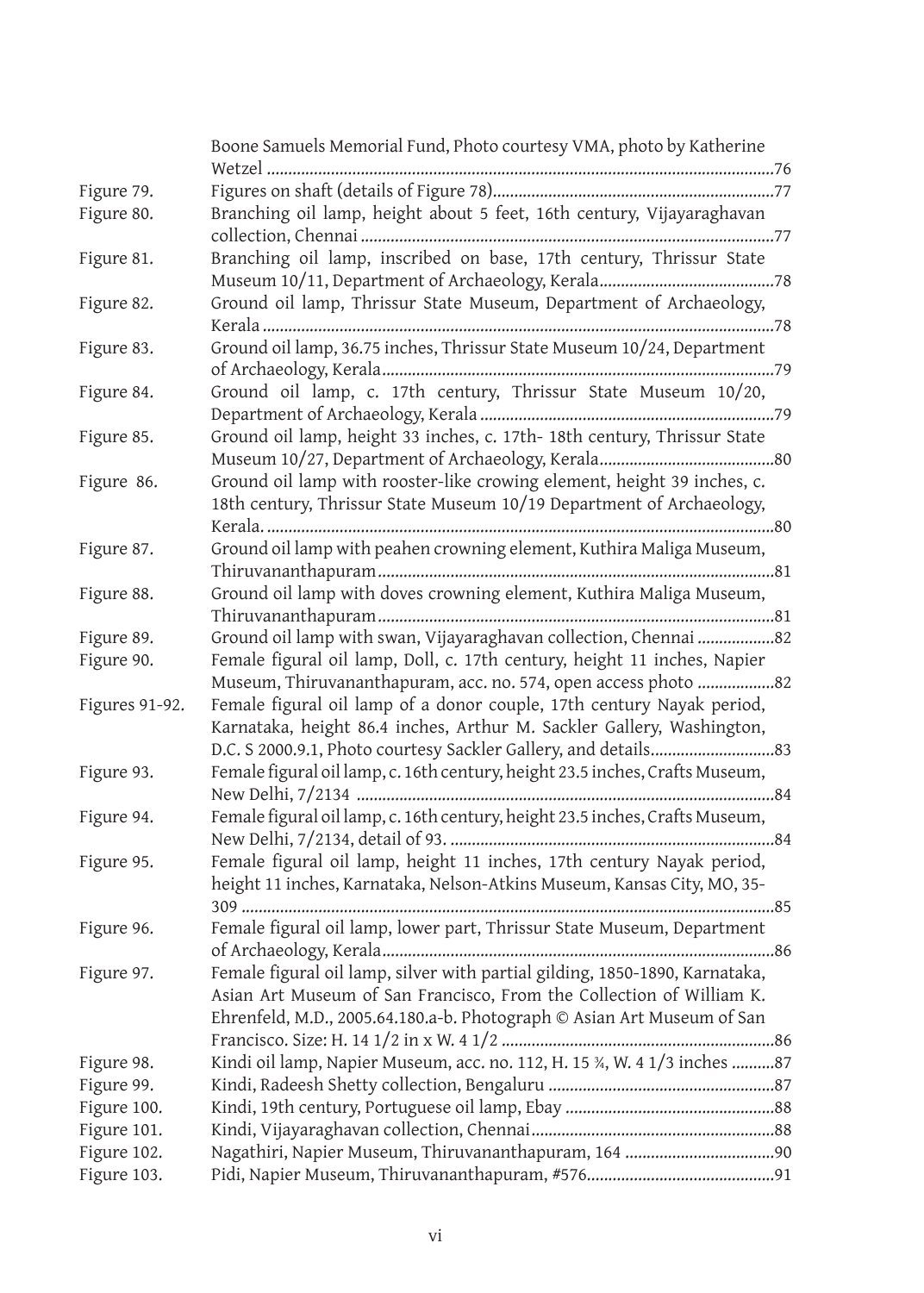| Figure 104. | Lady, Karnataka, height 4 inches, length 14.5 inches, Shankaranand                |
|-------------|-----------------------------------------------------------------------------------|
| Figure 105. |                                                                                   |
| Figure 106. |                                                                                   |
| Figure 107. | Tree arti, Thrissur State Museum 13/11, Department of Archaeology,                |
|             |                                                                                   |
| Figure 108. | Arti, drawing from Illustrations of Metal Work in Brass and Copper, Figure 144.94 |
| Figure 109. |                                                                                   |
| Figure 110. | Changalavatta in ritual temple procession, Photo courtesy of Pepita Seth95        |
| Figure 111. |                                                                                   |
| Figure 112. | Changalavatta, drawing from Illustrations of Metal Work in Brass and Copper       |
|             |                                                                                   |
|             |                                                                                   |
| Figure 116. | Oil lamps, Mattancherry Palace, Courtesy Mattancherry Palace Museum  99           |
| Figure 115. | Oil pot, Thrissur State Museum 13/6, Department of Archaeology, Kerala99          |
| Figure 117. |                                                                                   |
| Figure 118. | Vanchi oil lamp, Philadelphia Museum of Art, Kerala, 9 1/4 by 15 inches c.        |
|             | 17th century, Stella Kramrisch Collection 1994, 1994-148-109a, b, Photo           |
|             |                                                                                   |
| Figure 120. | Kuthu, cup type torch horse head, Koyikkal Palace Museum,                         |
|             |                                                                                   |
| Figure 119. | Vanchi oil lamp, Napier Museum, Thiruvananthapuram, Kerala, 15 by                 |
|             |                                                                                   |
| Figure 121. | Kuthu, horse-headed cup type suspended on chain, Vijayaraghavan                   |
|             |                                                                                   |
| Figure 122. | Ritual use of kuthu oil lamps, photo courtesy of Pepita Seth103                   |
| Figure 123. | Elephant with mahout, Kerala, Ashmolean Museum, height 11 inches,                 |
|             |                                                                                   |
| Figure 124. | Das Avatar suspension lamp part Thrissur State Museum, 10/12106                   |
| Figure 125. | Ardhanarishvara from plate of suspension oil lamp, Kerala, c.13th                 |
|             | century Metropolitan Museum of Art, New York, height 3.5 inches, acc.             |
|             | no. 1987.142.348, Samuel Eilenberg Collection, Gift of Samuel Eilenberg,          |
|             | Figures 126-128. Krishna/Ganesha from plate of suspension oil lamp, Shankaranand  |
|             |                                                                                   |
| Figure 129. | Bala Krishna suspension oil lamp, c. 15th century, Vijayaraghavan                 |
|             |                                                                                   |
| Figure 130. | Krishna Venugopala suspension oil lamp, Vijayaraghavan Collection,                |
|             |                                                                                   |
| Figure 131. | Krishna Venugopala suspension oil lamp part, (Gaja Lakshmi on reverse)            |
|             | British Museum1979.06251, donated by Mrs. Edith Lande, height 3.5 in,             |
|             |                                                                                   |
| Figure 132. | Birds from oil lamps, collection of Uma Rao, Bengaluru 111                        |
| Figure 133. | Kartikeya riding his peacock, part of a suspension oil lamp, Kerala, c. 14th      |
|             | century, height 11 % in width 7 % inches, Peabody Essex Museum, Salem             |
|             | MA, Gift of Marilyn Walter Grounds, 2002, acc. no. E302038 111                    |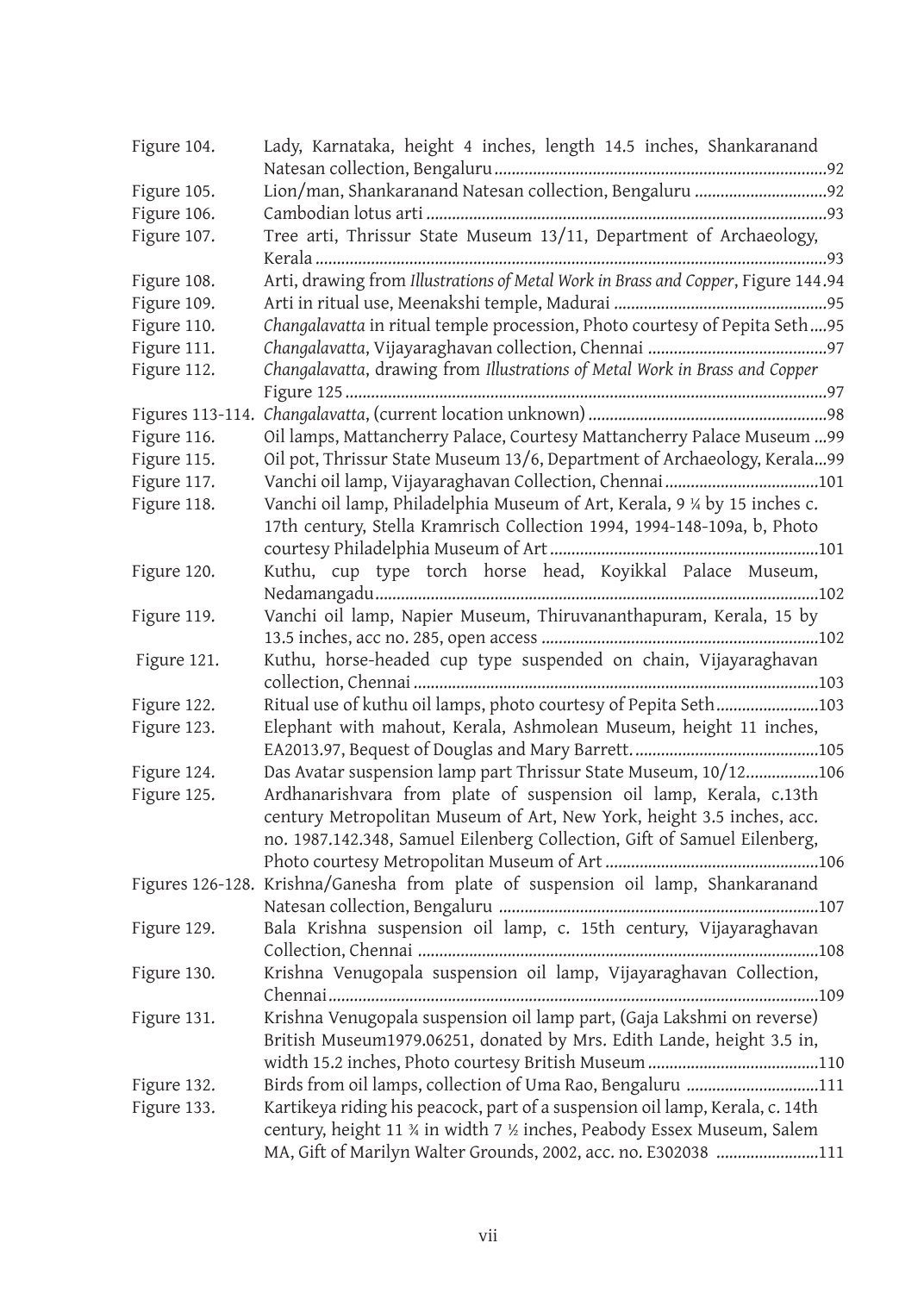| Figure 134. | Peacock suspension oil lamp (missing figure of Kartikeya?), height                      |
|-------------|-----------------------------------------------------------------------------------------|
|             | 13.5 inches, with chain 47 inches, Photo courtesy Skinner, Inc.                         |
|             |                                                                                         |
|             | Figures 135-138. Guardian pair, Thrissur State Museum, from Iranikulam, Kerala, bronze, |
|             |                                                                                         |
|             |                                                                                         |
| Figure 141. | Rama, Sita, Lakshmana, Irinjalikuda temple, 10th century 118                            |
| Figure 142. | Natesa, Kalmariaditya tandava, height 8 inches, Sotheby, lot 279, 19 Sept.              |
|             |                                                                                         |
| Figure 143. | Yoga Narasimha, Kerala, height 8.5 inches, former Pan Asian collection. 121             |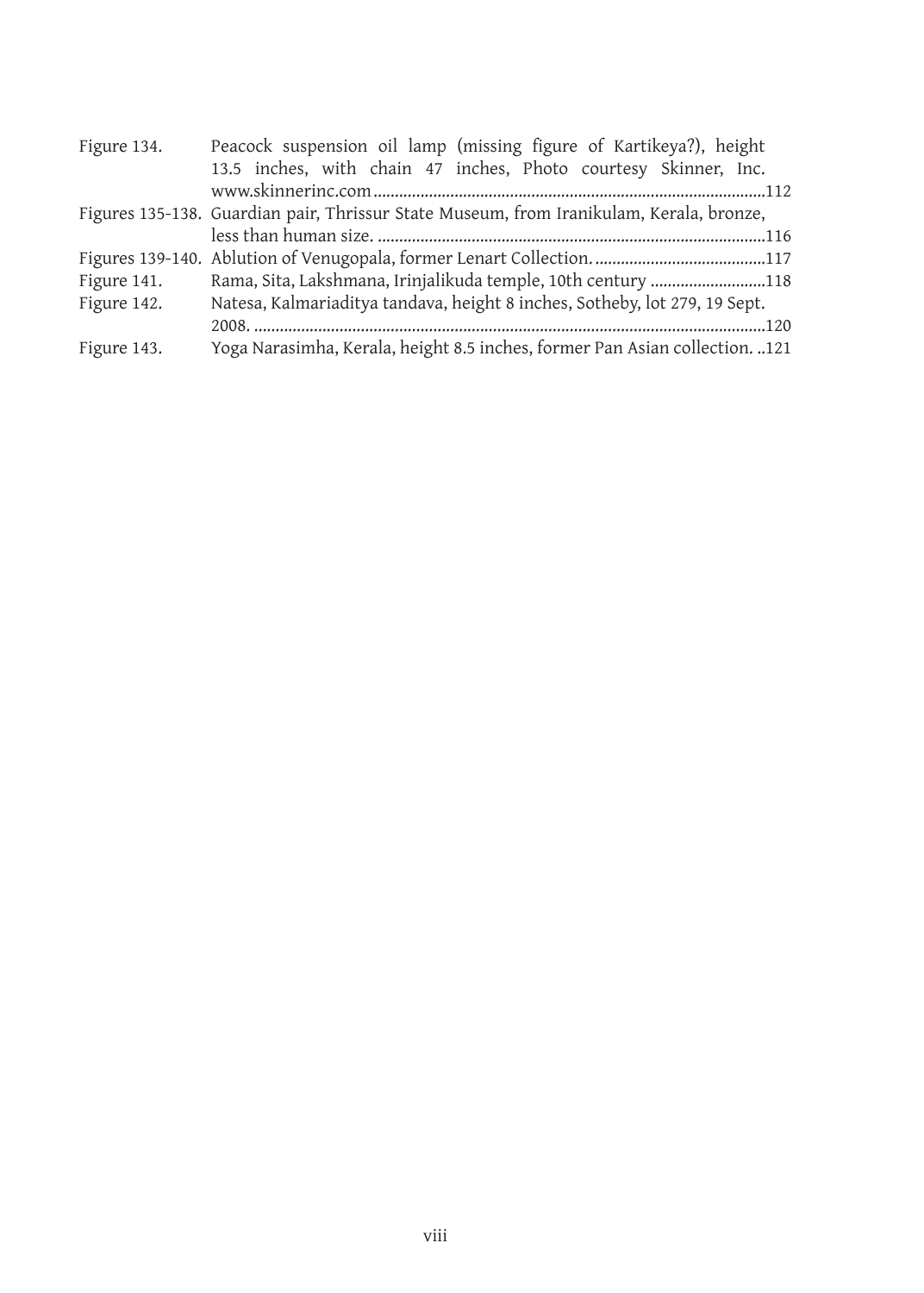### **Acknowledgements**

My thanks to my guides and supporters during research and field work: intrepid travel companion, photographer and colleague, Barbara Heller Friedell; Suresh English, driver par excellence, who found many remote temples and museums in Kerala; Mary Beth Heston, Michael Meister, Princess Laxmi Bayi, Shankaranand Natesan, Suparna Natesan, Dinesan Natesan who offered insights and their expertise in the study of ancient Kerala. Collectors who generously allowed me to study their oil lamps include Lily Vijayaraghavan, Badri Vijayaraghavan, Uma Rao, and Radeesh Shetty. Venu Vasudevan, Additional Secretary, Kerala Museums, supported my study of museum objects in Kerala. Pepita Seth and Srikumar M. Menon who shared their knowledge and wonderful photographs of temple rituals. Several Indian, American and international museum collections aided my acquisition of photographs. Written during the Covid 19 pandemic while research libraries were closed. I am indebted for help in acquiring essential materials to Kathryn Phillips, librarian, Freer Library of the Smithsonian Institution. Vandana Sinha, Director Center for Art and Archaeology of the American Institute for Indian Studies provided much needed help.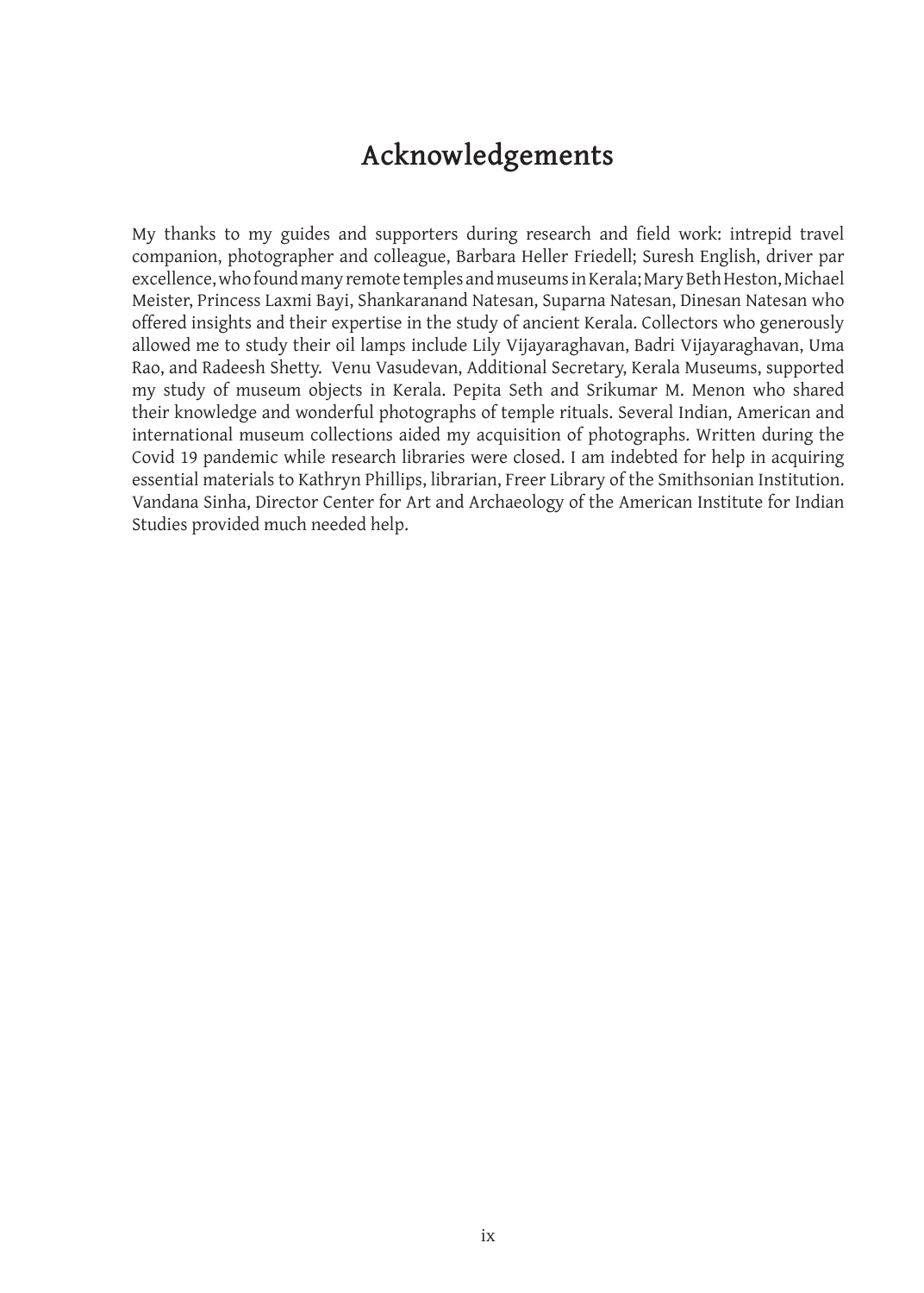### **Note on names of towns**

This book uses the readopted traditional names of major towns in India. Kerala, land of coconuts, has reverted to use of city names that existed before the British renamed them. Both forms are in current use. The traditional names are now the new names. The old names are the former British names:

#### **Traditional/Historic/Modern Former (British)**

Alappuzha Allepy Kochi Cochin (Ernaculum) Thrissur Trichur Palakkad Palghat Kozhikode Kannur Cannanore Thripunithura Tripunitura Thanjavur Tanjore, Tamil Nadu Bengaluru Bangalore, Karnataka

Thiruvananthapuram Trivandrum state capital<br>Kollam Ouilon Quilon Mumbai Bombay, Maharashtra Madras, Tamil Nadu

The three regions of Kerala are from north to south: Malabar, Cochin/Kochi, and Travancore/Thiruvithamkoor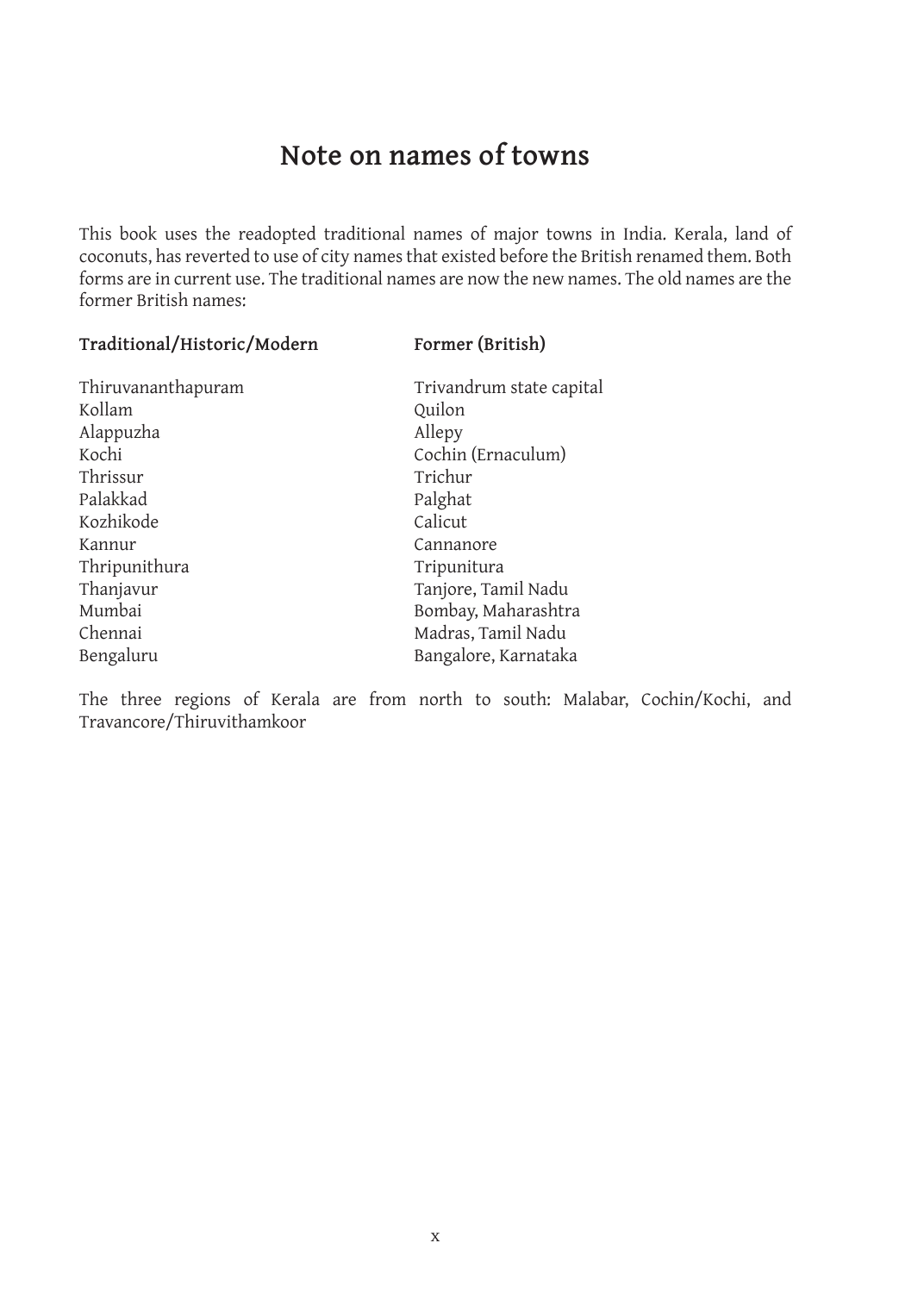### **Chapter 1**

### **Art of Devotion**

This study began as a documentation of the remarkable oil lamps in the Thrissur State Museum collection in Kerala merely to describe them and appreciate their aesthetic qualities. It began to grow when similar pieces were discovered in international collections.

The context of oil lamps in Kerala rituals, their legends, their festival use, seemed to enrich their place in world art and add to the distinct nature of Kerala lamps.

The fact that the metal art of Kerala had not been studied despite its excellence impelled my interest in adding a chapter on this art to the history of Indian art.

Although the earliest figural lamps of Kerala are of greatest interest, the brilliant diversity of other well-known types of lamps cried for inclusion since that too is a subject not previously broached in Indian art history.

During examination of the objects, surprisingly recognizable style and technology progression emerged into view suggesting dating clues for the lamps and for three-dimensional figure sculptures surviving in Kerala and around the world in public and private collections. Thus, the dating of Kerala's metal art can be seen in progressive stages despite the absence of dated pieces. While inscriptional records of gifts of oil, lamps, land to be worked to financially support oil lamps, etc. to temples underline the great importance of oil lamps to Hindu worship, paleographic study of inscribed lamps could in the future further the grounding of the early history of its metal sculpture.

Kerala's culture is rich and unique and is an important component of South Indian art, Indian art and world art. Yet, the study of South Indian bronze sculpture has been dominated by appreciation of Chola Dynasty bronzes of Tamil Nadu created from the 10th to the 13th centuries and their imitators. Many of these are exquisite and large, having been made for public viewing. In fact, the art of Kerala bronze images seems to have nothing to do in size, style, genre, function or temperament with the contemporary Chola bronzes though both are predominantly Hindu. Sculpted images in Kerala that bear Tamil traits are evidence of later influences, post-17th century from the Nayaks.1 Early Kerala figure sculpture, so distinct from Chola imagery, deserves its chapter in the history of Indian religious art.

The oil lamps of Kerala are among the finest works of Indian art displaying infinite variety, ingenuity, skill and above all aesthetic excellence. The figural representations found on many lamps are of the greatest refinement in relief casting. There is no lesser quality of these miniature sculptures; they stand well in comparison to the best of three-dimensional or relief figures of deities in bronze and wood. Today the workshops producing any of these forms or media are not the same artists. Lamps are made by specific communities. Most brass and bell

<sup>1</sup> R. Nagaswamy, South Indian Bronzes: Kerala, in K. Khandalawala, ed. *Indian Bronze Masterpieces, the Great Tradition*, p. 17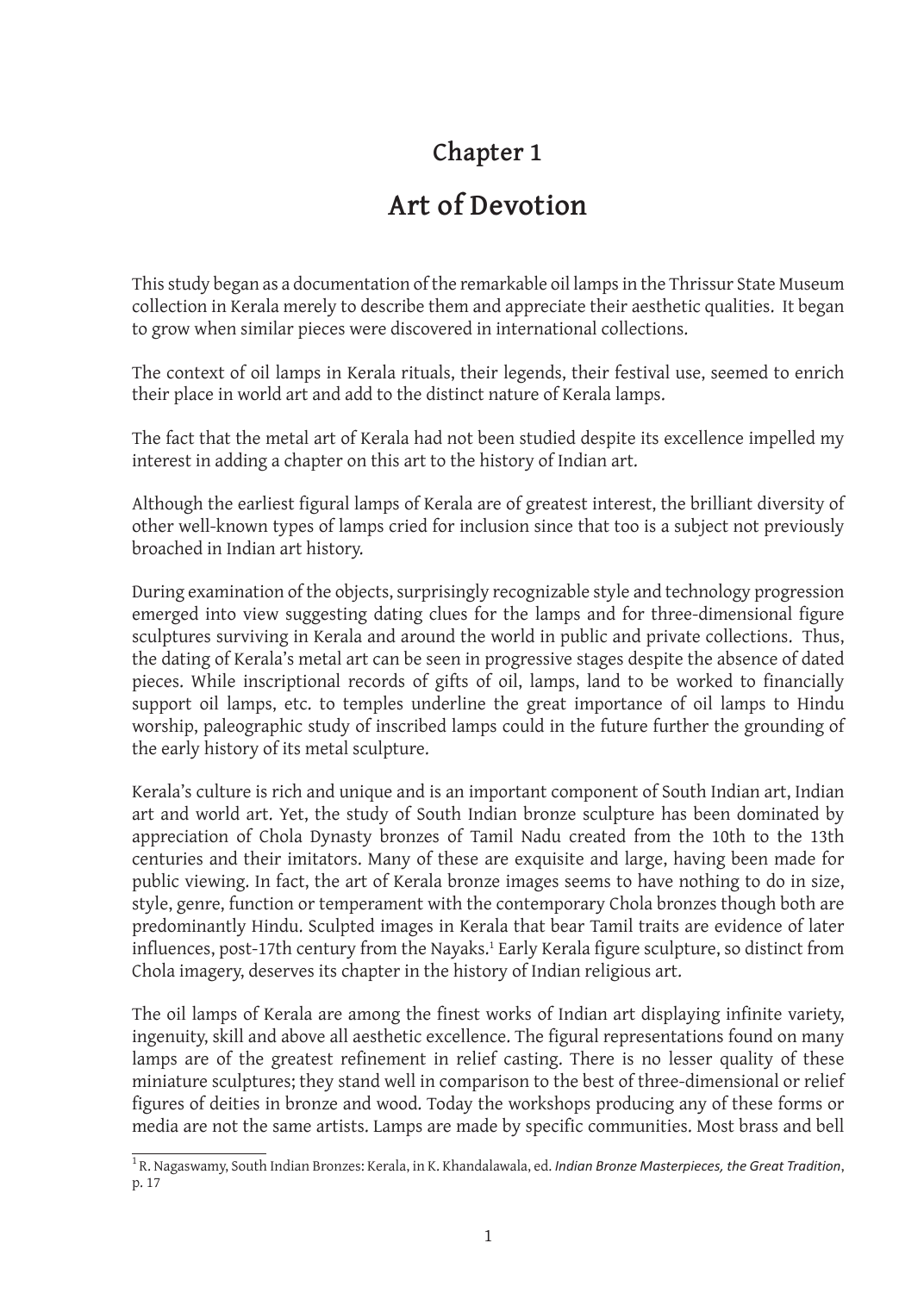metal lamps are made by *moosaris*, while gold lamps are made by a *thattan*. Metal workers are skilled artisans with titles and special hereditary privileges granted by temple priests as the reward for their work. Possibly in centuries past there was no such division of specialties but a single workshop. The functions of the diverse lamp types are also varied from ritual processional use, illumination of temple sanctuaries, to stage lights for Kathakali and other performance arts enacted in temples or to light domestic shrines. The lamps are worthy of study for their aesthetic value alone but exist and persist in a full and rich context. The Hindu precept of *akhanda jyot* means that a lamp used for worship should burn without interruption. The offering of lit lamps to deities is one of the nine essential Brahmanical forms of worship.

The tradition of their ritual use continues today. In addition, they are now also present in homes, hotels, restaurants, at weddings and at business meetings to solemnify any agreements or contracts.

The early survivors of Kerala lamps may hold the key to establishment of a chronology for Kerala sculpture inasmuch as the lamps quite often are individual figures, or bear throngs of small figures. Complex figure groups enliven many lamps, though that type of narrative figural lamp is no longer made and such examples are among the earliest. One lamp in the form of a temple model above an oil plate, 18 inches tall, bears many figures that directly compare in style to Kerala temple procession figures in bronze. While their inscriptions rarely include dates, we can date them by paleography confirmed generally by style of the images. Dates of such lamps can be extended to similar undated sculptures allowing us to establish a chronology of the surviving larger temple images more than has been possible in earlier research.<sup>2</sup> This analysis of the inscriptions on early Kerala lamps has not yet been undertaken.

The great charm of the Kerala bronze, brass or bell metal figures on lamps derives from a heroic and dramatic intensity that seems to relate to the dance drama of Kathakali and other Hindu traditions of dance theater. In physiognomy, costume and gesture a major type of Kerala bronze image is quite like the visual expression of dancers in the Kerala Hindu tradition of dance theater. The heroic aspect of Hindu gods is emphasized. Their expressive faces have full and luscious features, broad mouths and bulging eyes. Their bodies are plump, compact and square. Their jewelry and its disposition on the body is distinct from other regional art styles or adornments and is familiar, especially in crown shapes, from the living dance theater. Small, about seven-inch, three-dimensional bronzes are often cast as groups of figures in a dramatic dioramic natural setting, for example Rama flanked by Sita and Lakshmana cast under a large spreading tree whose branches shelter all three figures (Figure 1). In this way, a literal vision of the great epic accounts of the god's exploits is created but one that is curiously like an outdoor stage set. In sharp contrast to the sinuous South Indian Chola bronze images of Tamil Nadu of the gods and goddesses, Kerala figures, as three-dimensional images or as relief figures on lamps, are dramatic, intense and bursting with robust liveliness, but not sensuous in the same way. Similar adjectives apply to the traditional dances and dancers of Kerala - Kathakali and Yakshgana.<sup>3</sup> Yakshagana, which originated in Karnataka, is no longer performed in Kerala, but other dance forms such as Mohiniattam and Theyyam may be relevant.

<sup>2</sup> M. G. S. Narayanan, *Perumals of Kerala*, Thrissur, CosmoBooks, 2018: 25, notes that in the Chera period changes in letters in Valleluttu script from century to century helps date undated inscriptions.

<sup>3</sup> M. B. Heston, Powerful Bodies: Kerala Style Bronzes and Thinking about a Regional Style, *Archives of Asian Art*, 54, 2004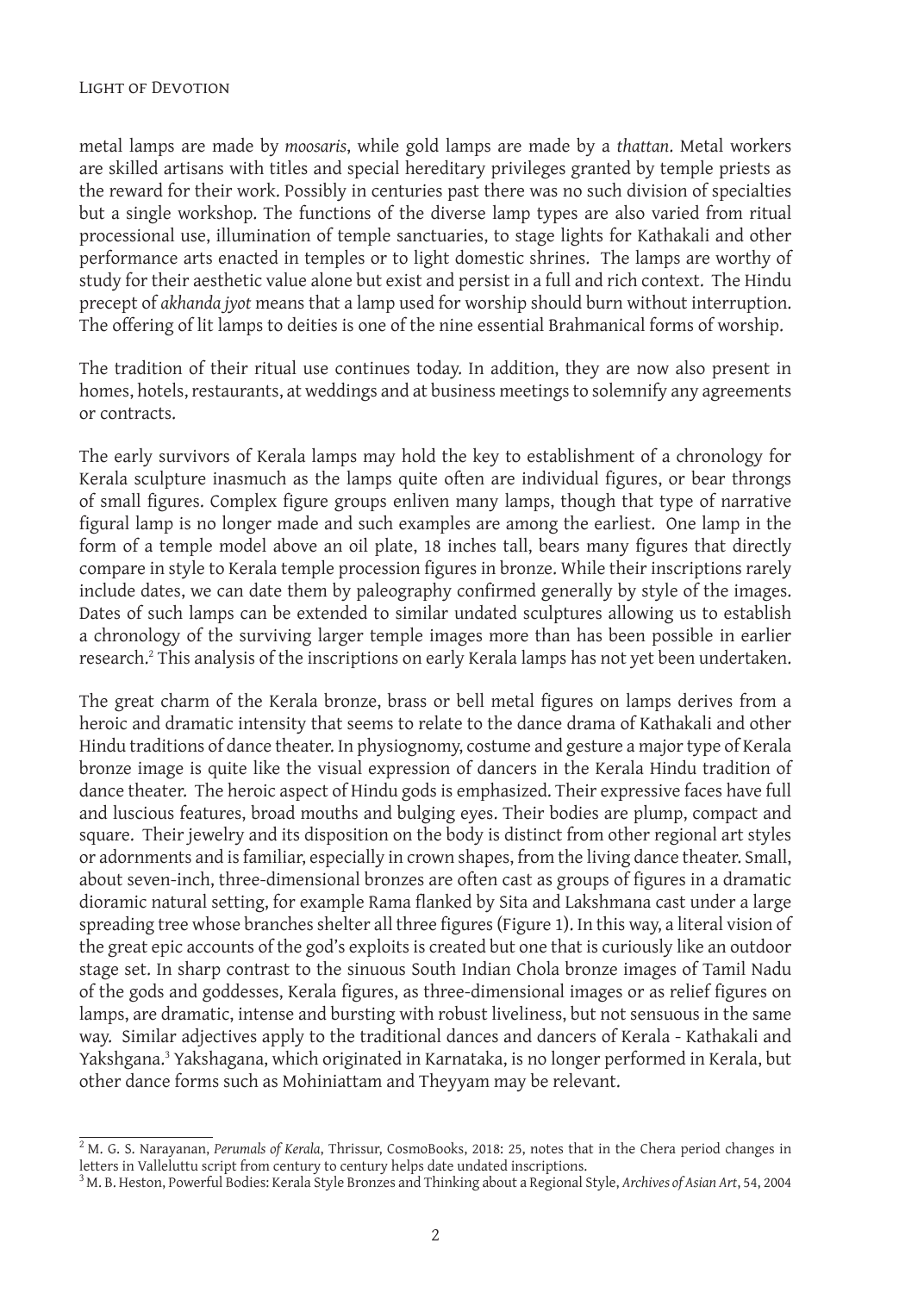

Figure 1. Rama, Sita and Lakshmana, Kerala, c. 12th century, 6.5 inches, Collection of the late Dinesan Natesan, Bengaluru

The early metal oil lamps of Kerala of around the 14th century (possibly some exist from the 12th century or earlier) may be the finest ever created in South Asia or at least surviving. What was the motivation for producing so many wonderful oil lamps? Most were made on commission as a *dev danam* or *diya,* an offering to the gods*,* a meritorious gift presented to a temple priest in Kerala by a devout Hindu, perhaps a rich merchant or a ruler. In this way Hindu temple oil lamps are different from oil lamps of other cultures. While some in India were practical devices for lighting the night, these Hindu lamps were made to carry prayers to the notice of god though ritual use of light. Mosques are lit by lamps that are often glass painted with enamel and gilded. One such mosque lamp displayed in the Freer Gallery of Art, Washington D. C., bears a painted calligraphic inscription on its flaring neck which could be read easily when the lamp was lit (Figure 2). It compares the light of God to the light of a lamp glowing in the darkness.4 Thus, the divine and light are associated as they are in Hinduism, but the Islamic Egyptian lamp's function is to light space and create a special ambiance, not to carry a prayer.

Oil lamps may suffer scholarly discrimination as minor decorative arts just as they are mostly unnoticed by Hindus, so accustomed to their presence as they worship. Decorative art means any arts that are concerned with the design and decoration of objects that are chiefly prized for their utility rather than for their purely aesthetic qualities. Indian decorative arts are vastly understudied although their aesthetic qualities are often remarkable. Around the

 $4$  F1957.19, Egypt, Mamluk period, c. 1360.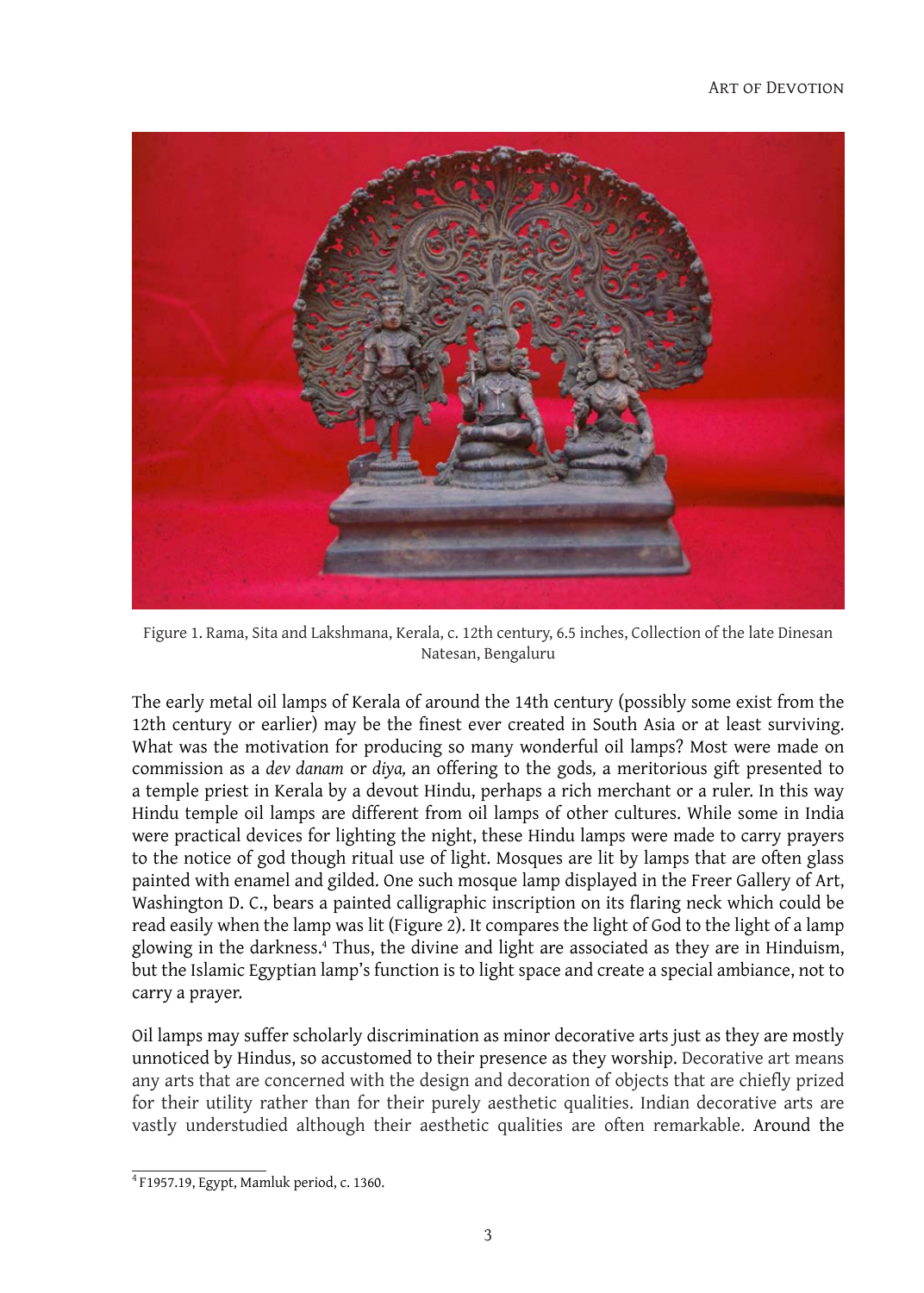

Figure 2. Oil lamp, Egypt, Mamluk period, c. 1360, Freer Gallery of Art, Washington, D.C. F1957.19

world in ancient times the night was lit by oil lamps. Many cultures have documented their ancient bronze oil lamps extensively and they range from simple to deluxe as for example in Renaissance Italy. Yet what every Hindu knows about temple lamps, so basic to worship and traditions, is virtually unknown to non-Hindus. In the very limited literature on the topic, oil lamps are variously referred to as metal objects, metal art, utensils, ritual metal ware, ritual accessories, religious articles, ceremonial utensils, temple paraphernalia, industrial arts, minor arts, votive lamps, mobile lamps and stationary lamps, liturgical objects, motif lamps and decorative art objects. The use of oil lamps in Kerala and other regions is not restricted to Hindu temple worship. Similar lamps were made for use in Jewish, Christian and Muslim worship and are also found in secular locations blessing homes, restaurants, shops and hotels. Fire is of central importance to Zoroastrians (Parsis) but the oil lamps used in worship are simple pots of oil. Small clay single wick oil lamps, like pinch pots, are ubiquitous in India, but the focus of this study is on their more illustrious relatives cast in bronze, brass, bell metal, gold and silver. A large body of tribal or folk art coexists which does include oil lamps, often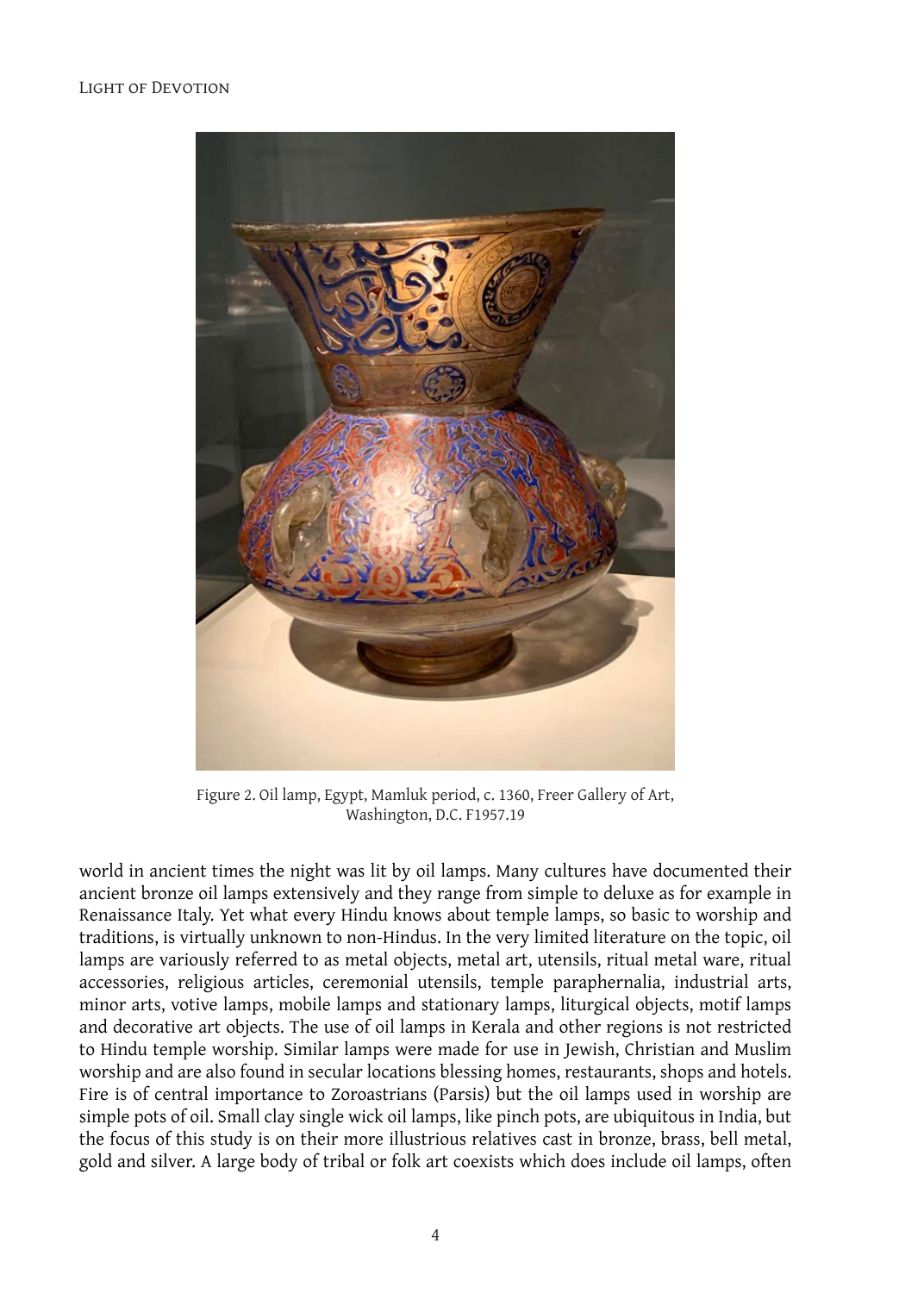very energetic and expressive but of a rather stiff aesthetic quality. At Theyyam temples in northern Kerala, Malabar, many of the same types of oil lamps are still used as are found further south in Kerala. Many diverse folk examples including Kerala oil lamps have been published by Kelkar, Anderson and Aryan. Tribal and folk forms of lamps are also outside this study, but certainly deserve full examination.

Because of the tradition of replacing old lamps with new shiny ones, replacing old thin metal lighter weight lamps with more expensive, heavy thick lamps, for purposes of this study established collections of museums or private collectors have been relied upon. These lamps are documented as to their age. The oldest preserved examples are of historical interest. Many of the same general designs continue to be made today by means of mass production, the ubiquitous type being the nila vilakku, a lamp made to be stationary.

#### **Collections**

Some public and other private collections of oil lamps have preserved their history. In Kerala, Thrissur was established as a center of great culture from early medieval times. The Thrissur State Museum has the most outstanding collection of oil lamps. The capital of the Trivandrum royal family, Thiruvananthapuram, likewise has left a rich collection of temple lamps some now displayed in the Kuthira Maliga or Kuthiamalika, Palace Museum or the Mansion of Horses (so called because of the horse heads carved to decorate the windows upstairs). This museum is located near the entrance to the great royal Padmanabhaswamy temple.

Raja Kelkar was a pioneer in collecting the other arts of India, the everyday arts, and his collection is rich in oil lamps to be seen today in his museum in Pune. He took great joy in the creativity and ingenuity of folk traditions and objects, as did K. C. Aryan. In Gurugram the K. C. Aryan Museum of Folk, Tribal and Neglected Art has a collection including folk lamp examples. Four generations of Natesans have collected and helped to build many collections of Indian art with a special interest in the art of Kerala. Lily Vijayaraghavan has a rich collection of more than 300 lamps gathered over her lifetime in her private collection in Chennai. Radeesh Shetty's collection in Bengaluru is substantial. Dakshina Chitra (museum) near Chennai displays regional types of lamps that are traditional but not old. There is a museum of lamps in Kozhikode. The Madras Government Museum has a collection of more than forty lamps published by Edgar Thurston in 1913.<sup>5</sup> Also, in India the Napier Museum in Thiruvananthapuram, the Thrissur State Museum, and the Crafts Museum, New Delhi, have wonderful examples. The Museum of Art and Photography in Bengaluru and the Folklore Museum in Kochi have basic collections of lamps. Some lamps have been collected outside India. In the USA the Honolulu Museum of Art, Virginia Museum of Fine Arts, Arthur M. Sackler Gallery, Denver Art Museum, University of Missouri, Colombia, Museum of Art and Archaeology, the Bhansali collection in New Orleans and at the New Orleans Museum of Art, the Art Institute of Chicago and the Fowler Museum of UCLA in Los Angeles have some quality pieces.<sup>6</sup> In Europe the British Museum, the Victoria and Albert Museum in London, the Ashmolean Museum in Oxford and the Staatliche Museum in Munich have outstanding pieces. In Kerala families cherish their heirloom oil lamps and give others as temple dev danam or wedding gifts but they are not considered to be art objects

<sup>5</sup> E. Thurston, V. Asari, and W. S. Hadaway, *Illustrations of Metalwork in Brass and Copper Mostly South Indian. Madras,* 

<sup>&</sup>lt;sup>6</sup> S. Anderson, *Flames of Devotion*, Los Angeles: UCLA Fowler Museum of Cultural History, 2006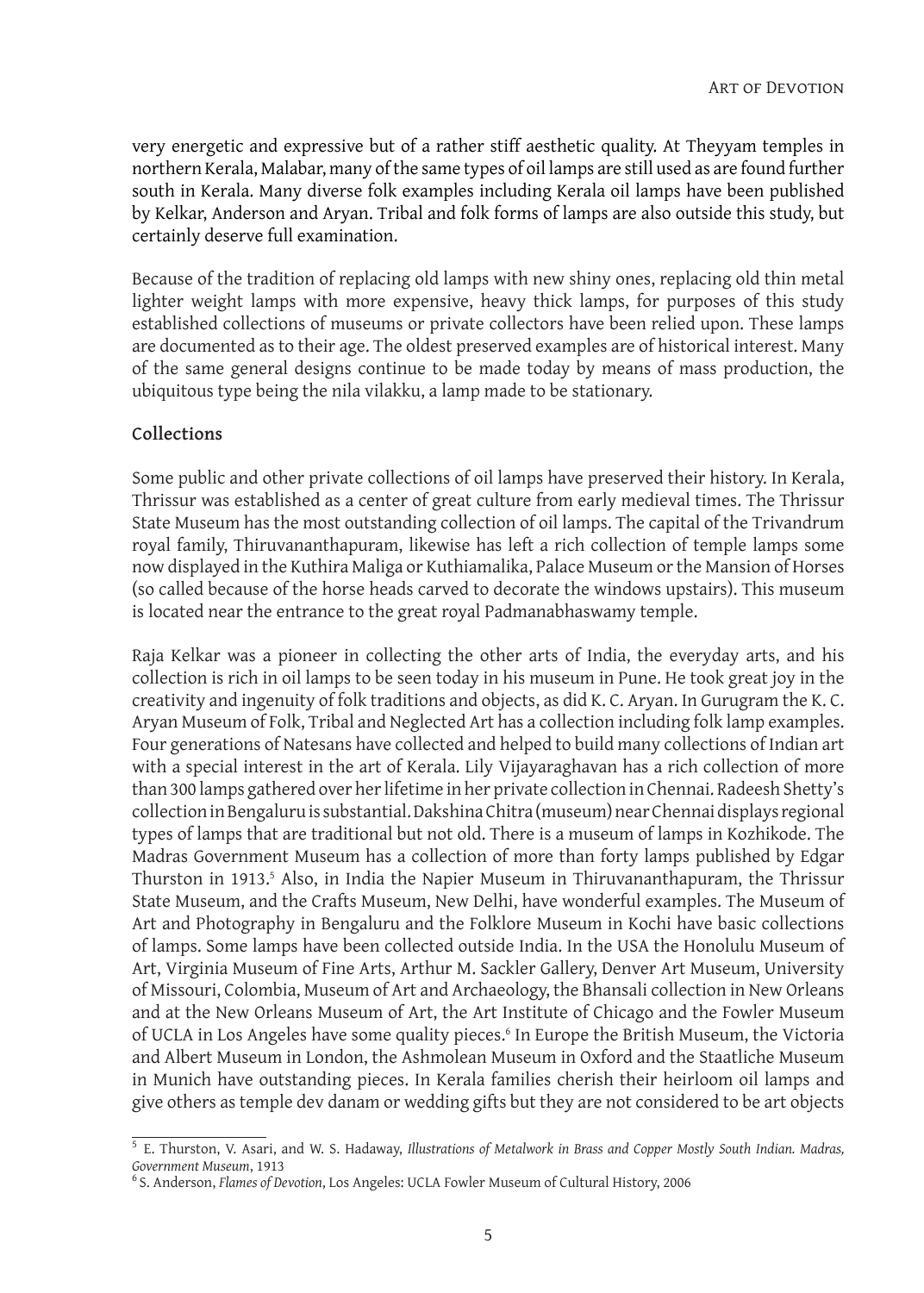to collect. Such is the depth of the Hindu tradition in Kerala. Probably the most remarkable oil lamps are unknown to the world because they are private family treasures. Namboodri women have a separate puja room by the kitchen of the house where a bronze tray serves as a platform for small figures of deities. They are referred to as kitchen gods. There are also undoubtedly other temple, public and private collections with excellent examples of oil lamps, mostly unpublished. No doubt exquisite examples which are not to be seen by the public at all are preserved in the treasury beneath the royal Padmanabhaswamy temple in Thiruvananthapuram. The trove is sealed and it is strictly protected as it belongs only to the god. It must be an exhilarating collection that would rewrite the history of art in Kerala if released (I am not advocating that it should be).7

The great variety and ingenuity of design of oil lamps of Kerala is often cited. At least 30 standard traditional types of oil lamps with individual names and distinct ritual functions are seen in Kerala. Some lamp types have multiple names orF regional terminology. There are also lamps that can be one of a kind that seem to be the result of pure artistic ingenuity and sometimes humor. Many combine standard elements, lotus bud, birds, animals, trees, in a new format.

This monograph focuses on illustrating and explaining extraordinary examples of 12 of the major traditional types using other examples for comparison.

#### **Festivals**

The culture of lamps is inherent in the culture of India. Deepavali (Diwali), the India-wide holiday of lights, occurs for five days in Oct.-Nov. to celebrate the mythic event when Rama returned to India from Sri Lanka as a hero having rescued Sita, and the days are getting shorter. Lamps light up villages and cities all over India, but these are mostly small, clay oil cups, returned to the earth after use. Every Hindu home has one or more oil lamps and these are also lit for these holidays. Although Diwali is important all over India, it is not very popular in Kerala. Instead, Kartika Vilakku, during the Hindu month of Karthika (full moon day in November) is when homes are decorated with lamps, especially *gajalakshmi* lamps (Figures 25, 28, 31). Lamps are important also at the annual festival held on Makara Sankranti in Kerala at the Sabarimala temple in January.

The Lakshadeepam festival on January 14/15 marks the grand finale of a *yajna* or ritual sacrifice wherein Shri Padmanabhaswamy (Vishnu) is adored at the temple in Thiruvananthapuram by lighting of a *lakh*, 100,000, of lamps. This event occurs every six years and will occur next in 2022. It is a spectacular event which lights the sky.<sup>8</sup>

While lamps are practical to light the movements of priests in the dark sanctum of a Hindu temple, the power of the special atmosphere of warm, glowing light is an aspect of religion worldwide. We need only think of the sacred quality of light cast in Gothic European cathedrals from great stained-glass windows, or a sanctum lit by candle light creating a special atmosphere associated with the divine presence.

<sup>&</sup>lt;sup>7</sup> V. Bajaj, Beneath a Temple in Southern India, a Treasure Trove of Staggering ... New York Times, July 4, 2011. https://www.NYTimes.com/2011/7/4World/AsiaPacific, 2011

<sup>8</sup> Anderson, *Flames of Devotion*, pp. 61-67 describes the festivals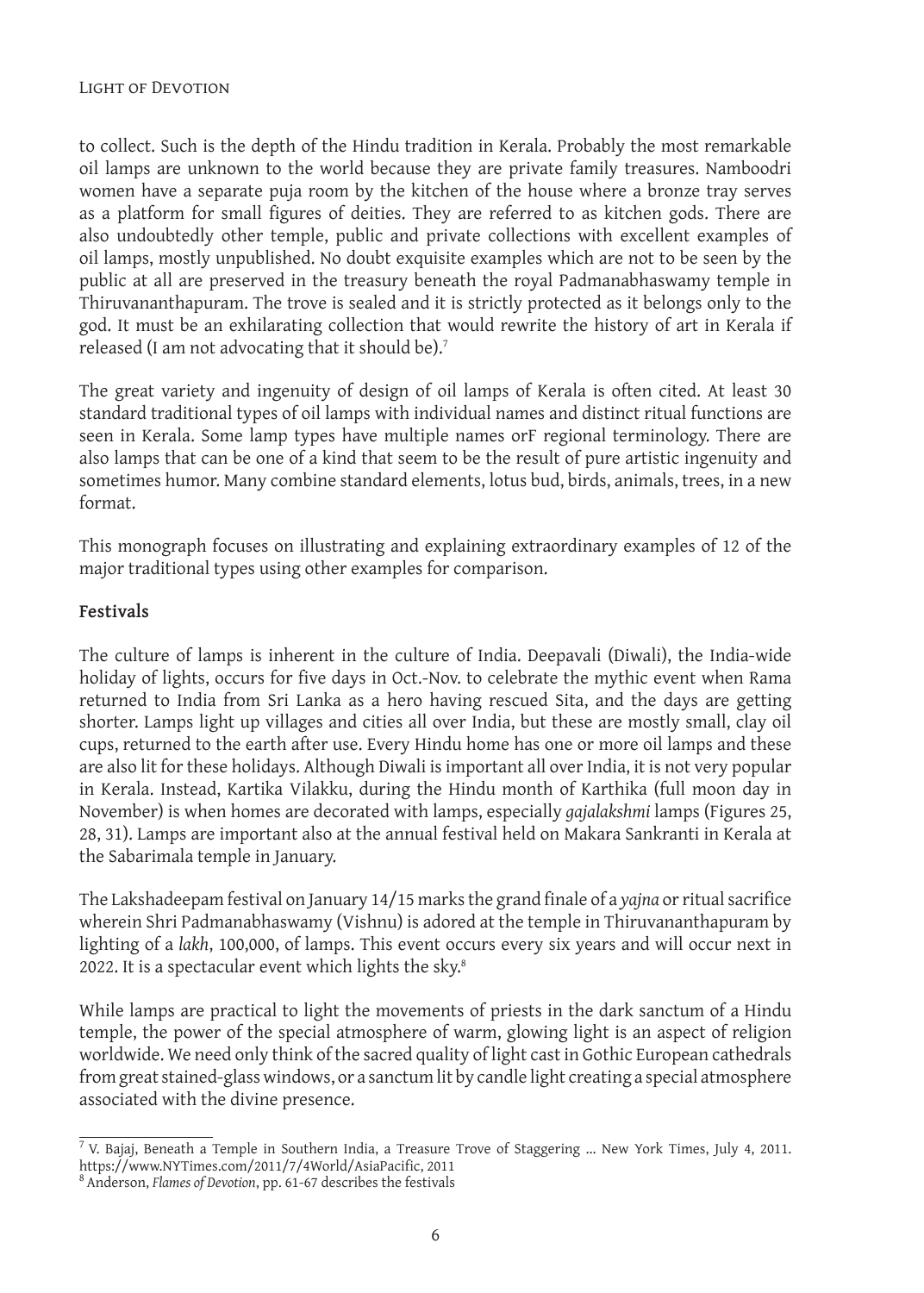

Figure 3. Wall of lamps, Mahadeva temple, Ettumanar, Kerala

The soft glow of the oil lamps gently throws its muted golden sheen on the exquisitely decorated idol and lingers in devotion on the grains of rice as they cascade over Her in what appears to be a shower of mellow gold, creating an out of the world enchantment.<sup>9</sup> The image is bathed first and is wet. Lamplight makes bronze and silver look gold. There were actually many gold and silver oil lamps that may have since been remade into jewelry.<sup>10</sup> The traditional use of special gold or silver lamps within the sanctum of major temples continues today.

Entire exterior walls of Kerala wooden temples are covered with a wooden latticework holding in each space a clay or simple metal oil cup which creates a lovely light especially at night, every night (Figure 3). Lamps are carried in procession around the temple by priests in multiple timed rituals daily, they are hung in the sanctum, they stand on their own before the sanctum, they are waved before the deity by priests. They are omnipresent.

### **Bibliography**

As previously remarked, Indian oil lamps have been published very little. Although they are an essential part of Hindu worship and are mentioned in many 100s of inscriptions from all periods as gifts to temples, they are never illustrated in any survey of Indian art. However, they are often mentioned with admiration, for example in *Splendors of Kerala*, Lance Dane commented that Votive lamps are Kerala's tour-de-force, cast in brass, bronze and bell metal. They are

<sup>&</sup>lt;sup>9</sup> A. T. G. L. Bayi, *Thulasi Garland*, Mumbai: Bharatiya Vidya Bhavan, 1998, p. 155<br><sup>10</sup> National Museum New Delhi, acc no. 90.898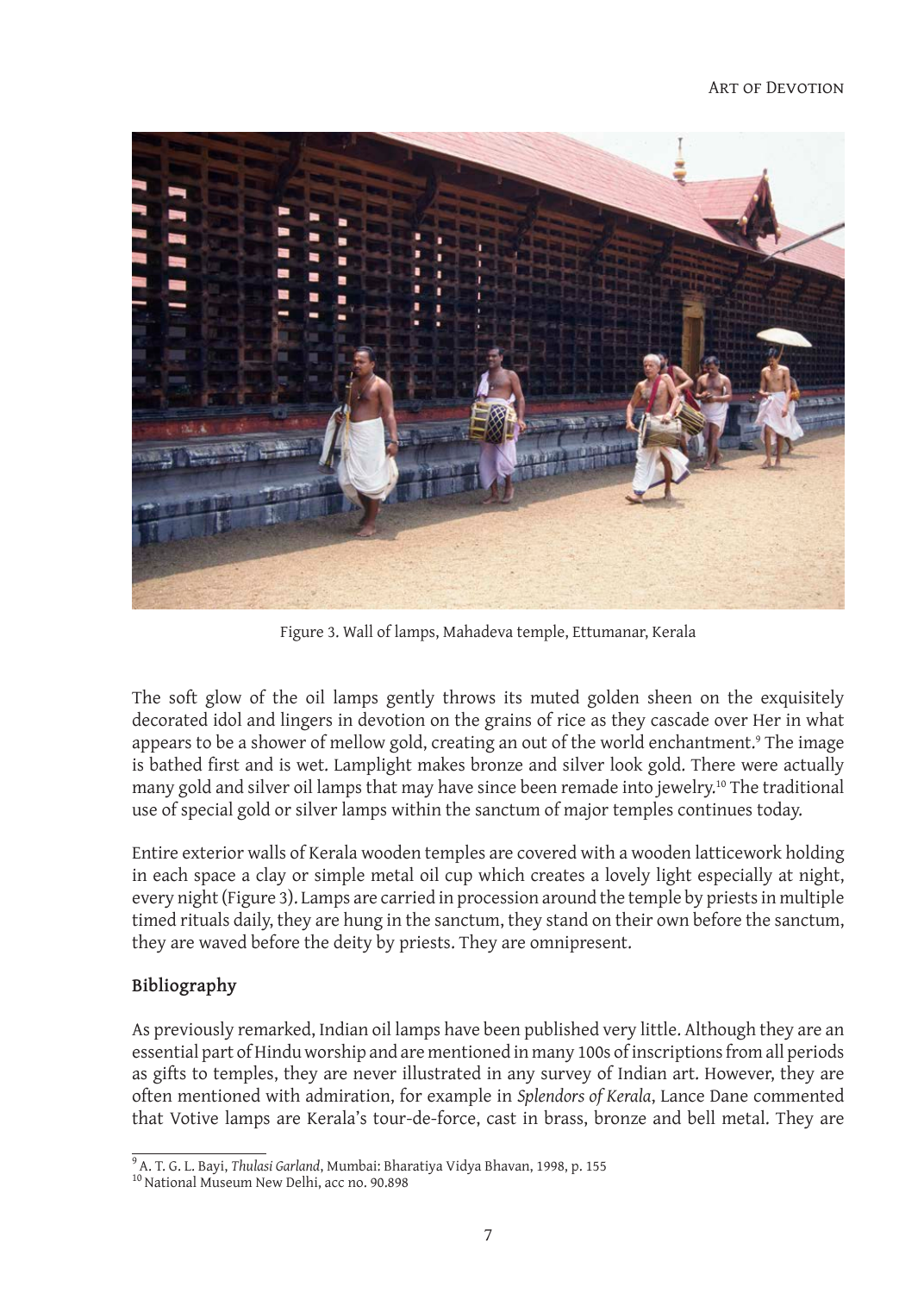#### Light of Devotion

rich in design and are a combination of beauty and grace.11 In *India* Stuart Cary Welch wrote an entire exhibition could be held of Indian oil lamps, so remarkable are their variety and quality, and the lamps of Kerala are among the most appealing and imaginative.12 Nagaswamy commented but did not elaborate "Another fascinating contribution of Kerala bronze makers are the great lamps of skillful workmanship figuring images of gods and goddesses."<sup>13</sup> Despite such enthusiasm there has been no serious attempt to document and study these oil lamps. In *The Art of Ancient India* Susan Huntington mentions the lack of scholarly study of the art of Kerala citing three reasons: the geographical insularity of the region bounded by the sea and the Western Ghats mountain range, the conservative religious restrictions of access to the temples, and the general inattention of scholars to late (medieval) artistic developments.14 She also comments Kerala art developed into what can only be considered a highly distinctive and original idiom, which offers a promising area for future research.<sup>15</sup>

The bibliography for Hindu temple oil lamps of India is very short and superficial. Raja Kelkar, above all, strove to publish examples he personally collected and displayed in his museum in Pune, but his observations are not a history of the art but an appreciation of the idea of light and the divine. The same is the tenor of an exhibition catalog published by Sean Anderson, *Flames of Devotion*. 16 Van Lohuizen de Leeuw in *Sri Lanka Ancient Arts*, published six examples of oil lamps, all of which relate to lamps made in Kerala in their elegance and artistic vocabulary.17 A useful folio was published in 1913 by the team of Thurston, Asari and Hadaway of the mostly Tamil metal work in the Madras Government Museum, including about 40 examples of oil lamps already in the collection.18 The motivation for the publication was to preserve knowledge of the types and their means of casting for future generations of craftsmen. Each lamp includes line drawings and a cross section to make visible its means of construction. Comments about the pieces are sparse but pithy. This record serves to establish the more than 100-year heritage of the traditional lamps. These lamps, however, are not on exhibit at the museum in Chennai currently. In this collection in Tamil Nadu certain types of Kerala oil lamps are not seen including elephant lamps and mythic relief suspension lamps.

Other ancient cultures that produced excellent ancient oil lamps include Indonesia, Sri Lanka, Cambodia, Nepal, China, Rome, Syria, and Italy. Of the South and Southeast Asian cultures that created outstandingly beautiful oil lamps, none has been adequately documented, studied, or published.

The question arises, why are there more aesthetically outstanding examples of oil lamps in Kerala and why are they ubiquitous? A proposed explanation revolves around the fact of the traditional and conservative culture of Hindu Kerala, which is well acknowledged. As it was a part of India that was very internationally linked to other cultures and their religions through

<sup>&</sup>lt;sup>11</sup> L. Dane, The Metal Art of the Cheras. In *Splendours of Kerala*. Bombay Marg Publications 1983, p. 126<br><sup>12</sup> S. C. Welch, *India: Art and Culture, 1300-1900*, Metropolitan Museum of Art, New York, 1985, p. 35<br><sup>13</sup> K. interested and rapturous scholar writing about Kerala oil lamps before the others: O. C. Gangoly, Southern Indian Lamps. *Burlington Magazine*. no. CDC, vol. XXIX, 1916a, pp. 141-2; O. C. Gangoly, South Indian Lamps, *The Journal of Indian* 

<sup>&</sup>lt;sup>14</sup> S. L. Huntington, *The Art of Ancient India: Buddhist, Hindu, Jain*, Weatherhill, New York, 1985, p. 615<br><sup>15</sup> Huntington, *The Art of Ancient India*, p. 601<br><sup>16</sup> Anderson, *Flames of Devotion*; see review by M. Meist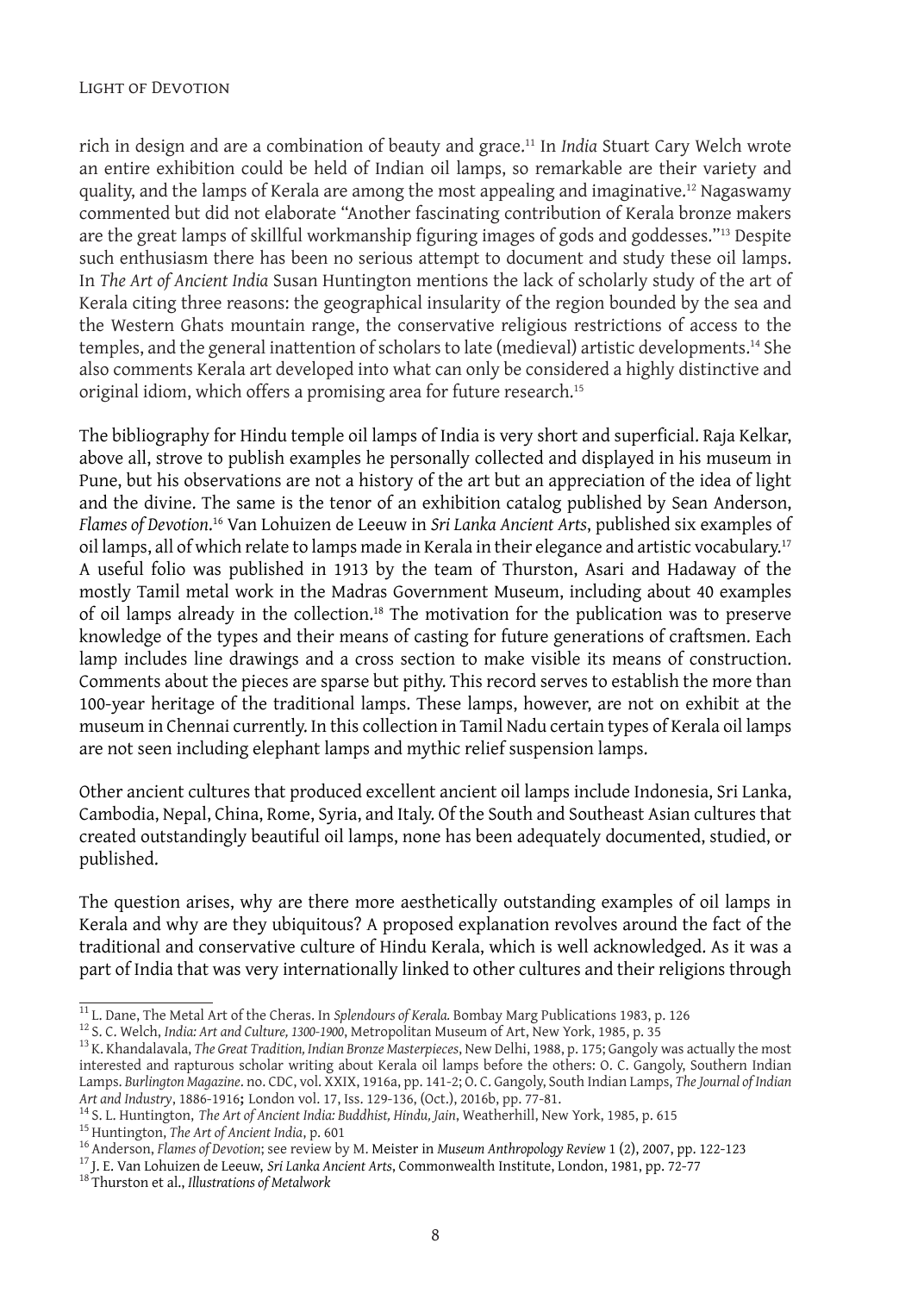sea trade since ancient times, its own traditions may have become especially protected and valued. In other regions of India oil lamps of a defining regional style are found though in lesser numbers and not of the degree of ingenuity and beauty of Kerala lamps. These lamps, from Orissa, Rajasthan, Karnataka etc., certainly deserve study and preservation. The long survival of the Hindu royal families of Kerala as patrons of Hinduism and its ritual arts may be considered to have lent endurance to these ritual arts. In other regions of India which are orthodox but perhaps were infused with other cultures, such objects might have more readily been recycled for their metal value resulting in a comparative paucity of old and exquisite examples today.

In other religious art forms in Kerala there is also great distinction from that of other regions and royal reigns of India. Only in Kerala is there such an extensive history and survival of wooden architecture with gabled tile roofs. Of course, equally remarkable is the sculptural adornment of these temples in wood or stone carving on their bases which are original even if the temple burned several times. Temples are and were also enhanced with large mural-like paintings of the myths and the gods on the interior walls of the temples. Kerala temples are, in short, multi-media creations. Unfortunately, wood burns and few pieces of architectural carving seen today are thought to have been created earlier than the 16th century. Temples have burned and been rebuilt many times. In fact, the use of open-flaming oil lamps may have contributed to this loss. However, of surviving wood sculptures, some in private collections, there are delightful similarities of inventive mythic depictions, the likes of which are duplicated in miniature relief imagery on bronze oil lamps. All of this applies to the wonderful, bright mural-like paintings on palace and temple interiors and exteriors, best known from the Mattancherry Palace. Narrative relief scenes depicted in cast bronze on early temple oil lamps are like miniature versions of these paintings or wood carvings (which were originally also painted in primary colors). A surviving excellent example of miniature relief work in bronze on a collar of a dhavajastambha, a rafter shoe encasing and protecting a wooden beam, in wood miniature carving, on Kerala jewelry or dowry boxes not to mention the art of goldsmiths, broadens our awareness of the range of art forms we must keep in mind.19 Temple and palace rafter shoes made to cover an architectural wooden beam were cast in relief with deities and are another location of metal figure sculpture unique to Kerala.

#### **Inscriptions**

The aesthetic excellence of these minor decorative arts is made more appealing for study, however, by the fact that many are inscribed. When a devotee's prayer is answered a *dev danam*, gift to the gods, is given in the form of a lamp, a votive offering, presented to the temple. Inscriptions on these lamps provide a view into religious and social history as well as dates for the objects directly or through associative context or paleography. Inscriptions provide prayers, names of donor, inventory numbers, weight of the metal, but rarely a date. Perpetual donations for oil for lamps and records of gifts of lamps are also inscribed on temple walls and have been published by Poduval and Narayanan for Kerala. Provisions for their perpetual illumination by legal endowments are also recorded most frequently in the form of gifts of cows, sheep, buffaloes whose milk is clarified into ghee to burn before the god. Inscriptions on lamps, which do not include dates, could be dated by paleography and confirmed by style

<sup>19</sup> For example, a temple *dhavajastambha* collar in the British Museum, acc. 1880.1609, and an architectural rafter shoe with relief figures in the Natesan collection and the Napier Museum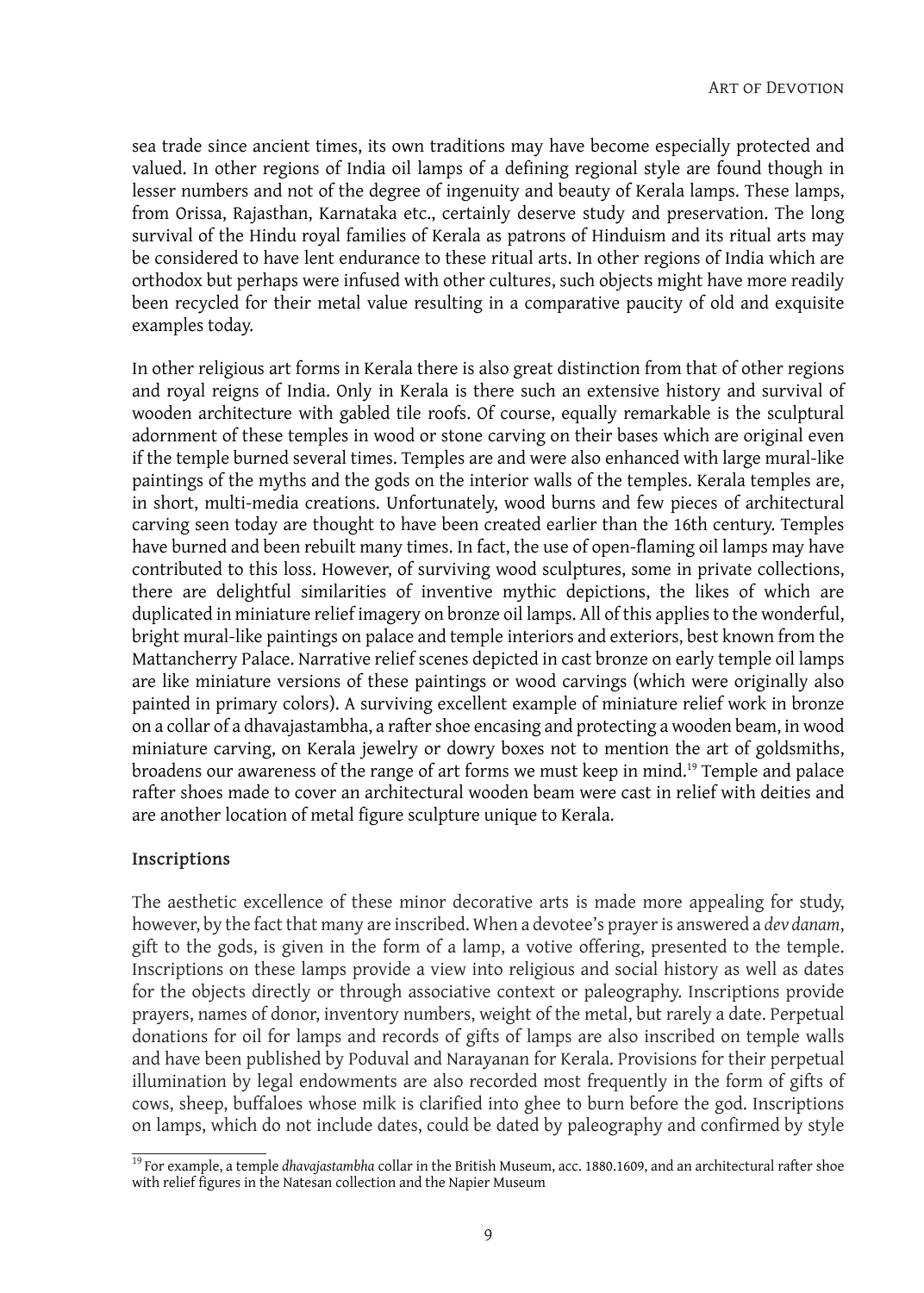of the images. Dates of such figural lamps can be extended to similar sculptures. Thereby an approximate chronology of surviving temple images might be more firmly established than has been possible in earlier research.

Inscriptions recording gifts of oil lamps or oil for lamps to temples are common in Kerala and a11 over India at all times. In Tiruvalla, about 86 km. south of Kochi, a set of copper plates were collected and arranged in the 11th century recording gifts to the temple Brahmins made over the past 300 years. Land of about 2000 kalam seed capacity (enough land to plant 330,000 lbs. of seeds) was allotted for *Nandavilakku* (the perpetually burning lamp). The income and food from the lands fed not only the lamp with oil, but the Brahmins and the extensive staff of the temple operations with food. The major type of gift to the temple god was sacred oil lamps (*tiruvillaku*), and such donations are recorded as coming from a Chera queen, king, governors and a Chola king and queen, as well as a large number of common people.<sup>20</sup> Where are these old lamps? They were certainly being made and gifted. Could the temple keep or use so many? Undoubtedly, they were recycled for the value of their metal.

Aryan Brahmins who settled in Kerala, coming perhaps from Chalukya lands as proposed by Narayanan, owned lands and villages around the temples due to pious donation of devotees to support the temples. Kings and other kshatriyas administered the lands. A Brahmin oligarchy controlled the agricultural wealth and dominated the culture and religion of the society and maintained a ritual monarchy for its administration. The kings were administrators behoven to the priests.

Many gifts of lamps or land were recorded on the temple walls or in the compound rather than on copper plates. On a rock near the Thiruvithacode temple of Shiva (Tamil Nadu) an inscription mentions an early 11th century king and a gift of gold for a lamp by a native of the town. On the base of the shrine of the same temple an inscription records the gift of five buffaloes for a perpetual lamp by Arangan Tiruvaypatl of Vembannur and again on the base of the sanctum a gift of land toward the expense of burning a lamp is registered.<sup>21</sup>

The Kanyakumari stone inscription tells of ten gold lamps gifted to Shri Padmanabha Perumal by Parantaka Pandya, a contemporary of King Chulothunga Chola between 1070 and 1120.<sup>22</sup> This is an early date to prove existence of oil lamps but not the earliest by any means. Hindu scriptures state that "There have been and there can be no better gifts than the gift of lamps." Atonement for killing an animal required the fine of an endowment of a perpetually burning lamp in the temple in order that the hunter might escape revenge from the soul of the victim.

In Kerala metal oil lamps are often inscribed. Their inscriptions give the name of the donor, who hopes to acquire merit by the gift, and the weight of the metal used in making the lamp, as this is the measure of the degree of devotion of the donor, heavier metal being more expensive. The inscriptions themselves may be useful for dating by paleographic analysis. Their approximate date, thus gained, could help solve another puzzle-the dating of individual cast bronze figures of deities made in Kerala, which then have a datable style. This methodology for dating Kerala

<sup>&</sup>lt;sup>20</sup> Listed by Narayanan, *Perumals of Kerala*, pp. 265-268.<br><sup>21</sup> R. V. Poduval, *Travancore Inscriptions, A Topographical List*. Trivandrum, 1940, p. 60<br><sup>22</sup> Bayi, *Thulasi Garland*, p. 111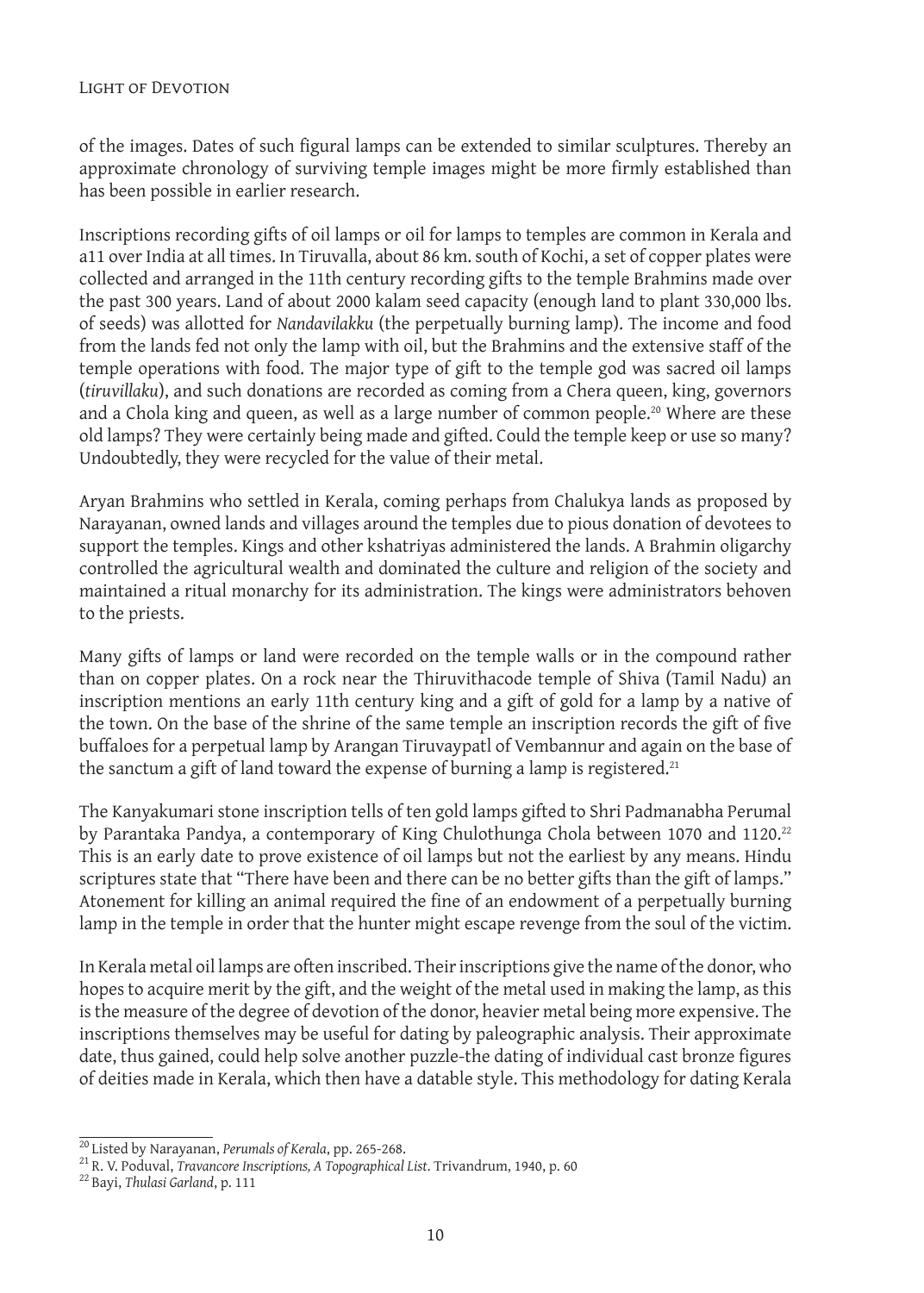bronzes offers an important anchor to study and analysis of the style of Kerala bronze art where otherwise scholars have been uncertain for decades.

The tradition of gifts of oil for lamps is known from temples in other areas of India. For example, in Aihole, an Early Chalukya site in Karnataka, on the Huchchimalli temple's front wall is an inscription dated 708 CE recording a gift of oil for the temple lamp.<sup>23</sup> This 8th century inscription gives an early date concerning the use of meritorious gifts to support rituals with temple oil lamps, but even in the stone relief imagery of Sanchi's great stupa (1st century BCE) we see depictions of oil lamps lighting the night scenes of the life of Buddha. Typical gifts made and recorded to fuel temple lamps include cows, sheep, and buffaloes whose milk is purified to ghee for burning in special lamps, and grants of land whose revenue will support the expense of oil, or just gold or money.

In Kerala such gifts are recorded in Tamil or Malayalam. Some revealing inscriptions from stone temple parts are listed by Poduval. In the Venkatacalapati temple at Alakiyapandyapuram, in Tamil in Kollam era 299 (CE 1123) a Pandya dynasty civilian gave money for the temple lamps.<sup>24</sup> This 12th century inscription is of interest because it reminds us that, although Pandya art has barely been studied, the Pandyas were a major political presence and art influence in Kerala. Entire temples in Kerala were financed and built by Pandyas. Gifts are described in inscriptions as gifts for a perpetually burning lamp (Nandavilakku), which is an important lamp for communication with the divine. One royal grant records a request for a tax on oil mills for lamps at a certain temple.<sup>25</sup> We learn also of gifts to support oil lamps in Jain temples: 25 cows, 50 sheep.<sup>26</sup> In 1750 a stone lamp stand before the temple was the gift of Marttandan Sankaran of Kulikkatu.<sup>27</sup> The Tamil King Rajendra Chola (r. c.1014-1044 CE) gave gold for a lamp to a Shiva temple in Muncirai, Tamil Nadu.28 It is unclear if this is for a lamp to be made of gold or to buy oil. Many lamps, most of them now recycled, were made of gold. In 1611, Ammai, daughter of a temple officer, gave money for the festival expenses to the god, and it states in this inscription that she made the Krishna image.<sup>29</sup> We thereby have evidence of women as patrons of oil lamps in this traditionally matrilineal society wherein lineage and inheritance are traced through the mother's line. Another early, dated stone inscription relevant to oil lamps is ninth century on the temple at Parthavivapuram in Tamil Nadu, written in Sanskrit and Tamil in Grantha and Vatteluttu (or Vattezhuthu) scripts, recording a gift of gold for lamps by Pancavan Brahmadhirajan.<sup>30</sup> A loose stone at the same temple states that Sankaran Ranasingan set up a silver image in the temple.<sup>31</sup>

In 1625, in Suchindram in the far south in Tamil Nadu a grant was made under Vijayanagara auspices to the temple by Nagammai, daughter of Terur, for making a lamp borne by an image and for keeping it burning, i.e., a *deepalaksmi* type lamp, perhaps.<sup>32</sup> Gifts are made by and recorded as being given by women and by men.

<sup>&</sup>lt;sup>23</sup> J. F. Fleet, Inscription of Vijayaditta Satyaraya at Aihole. *Indian Antiquary* 8 (57), 1879, p. 284.<br>
<sup>24</sup> Poduval, *Travancore Inscriptions*, p. 8<br>
<sup>25</sup> Poduval, *Travancore Inscriptions*, p. 36<br>
<sup>26</sup> Poduval, *Tra*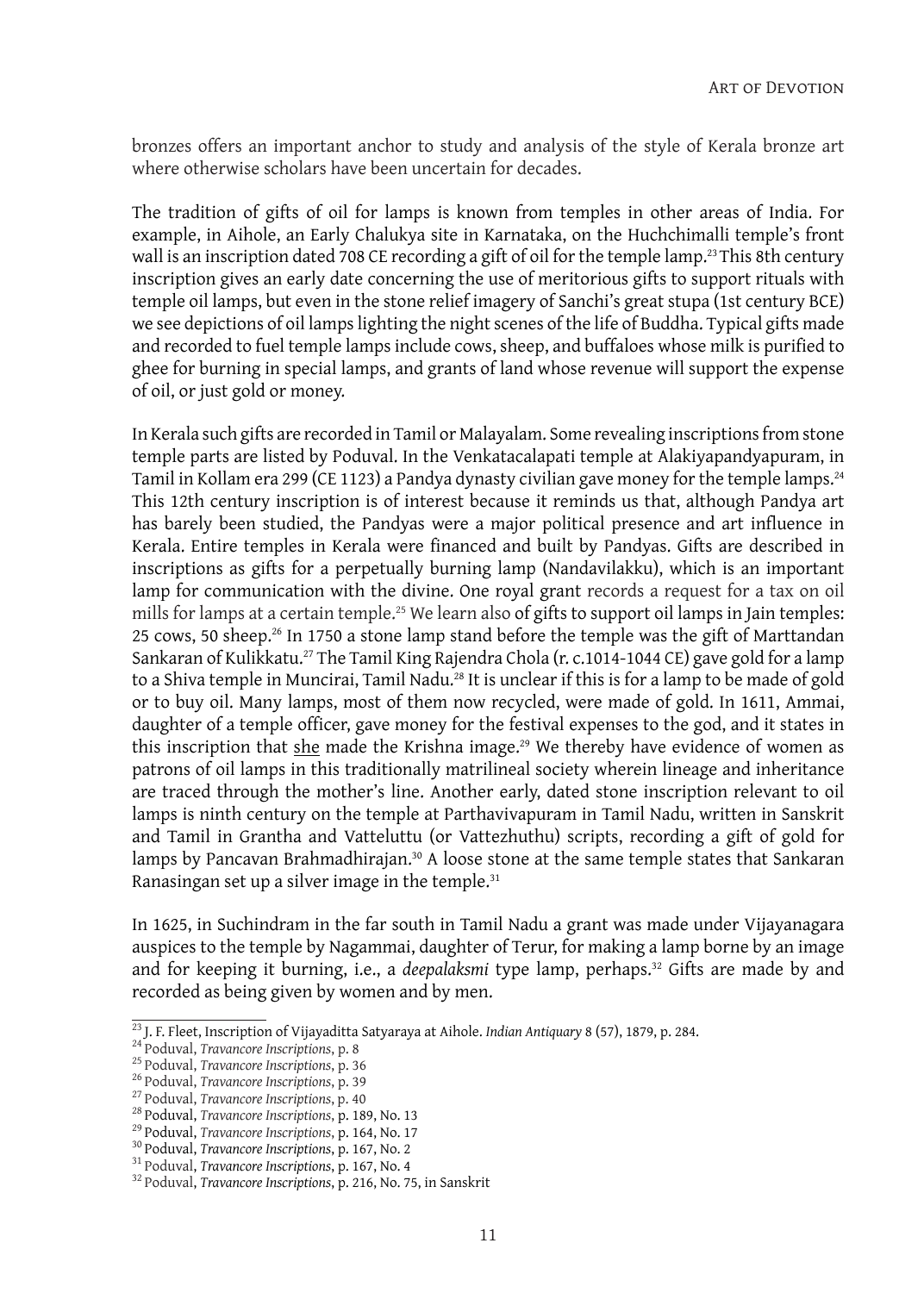

Figure 4. Metal shop employee inscribing a new kindi, Mannar, Kerala

Records inscribed on sets of copper plates rarely record gifts of oil for lamps. Instead, they contain political history and land grants to temples. One copper plate, however, records in Malayalam a gift of lands by the king's agents in 1540 for the maintenance of a *torana* of lamps (that is a giant door-size arch covered with cups for oil and wicks to be lit) in the Padmanabhaswamy temple in Thiruvananthapuram.33 We also see this type of giant illuminated doorframe at the famous temple of Meenakshi Amman in Madurai, Tamil Nadu.

The tradition of inscribing lamps continues today. Purchasing a new, mass-produced oil lamp in a metal shop in Kerala in 2001 for the benefit of his wife and to be given to the temple, a

<sup>33</sup> Poduval, *Travancore Inscriptions*, p. 319, No. 70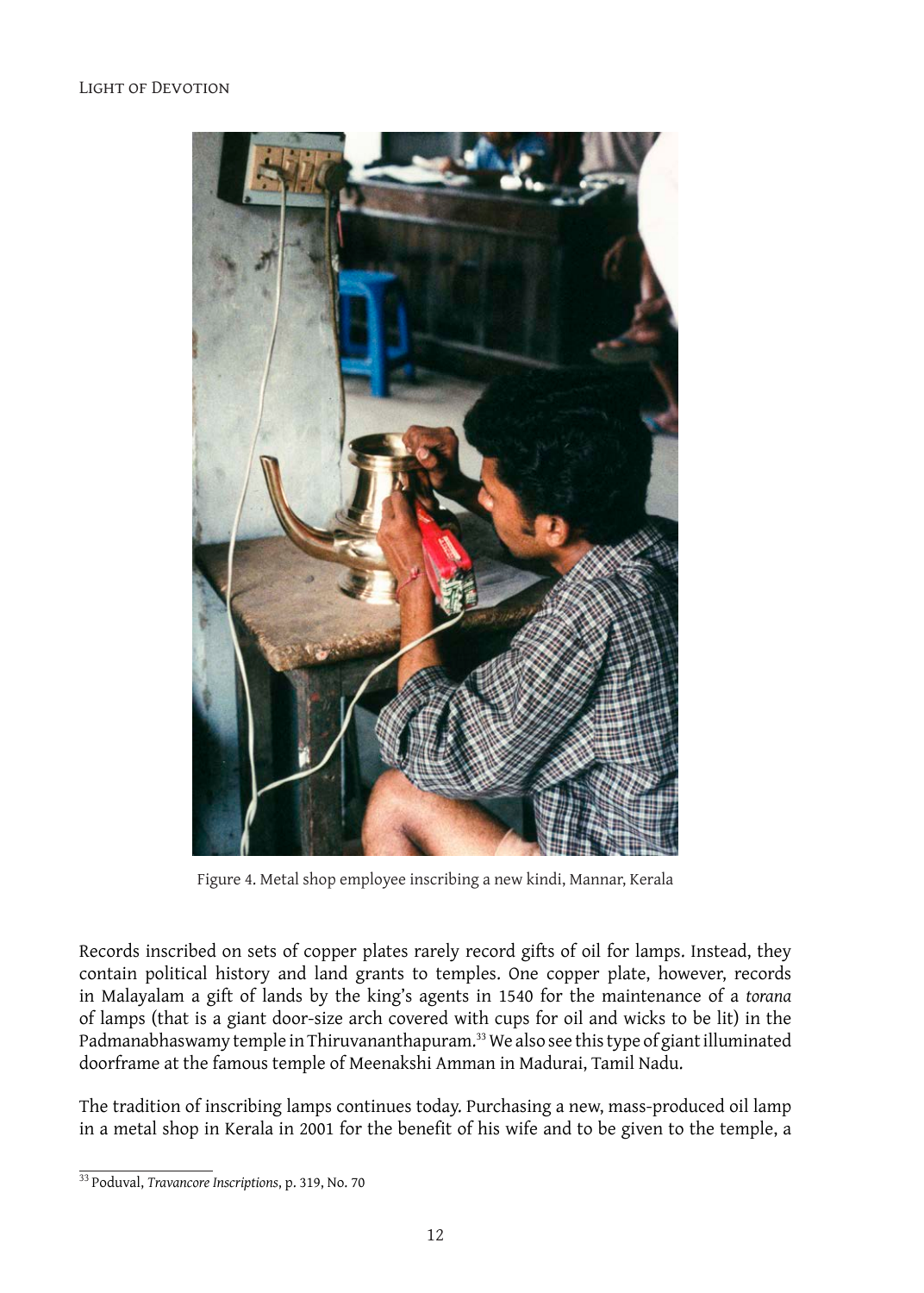#### Art of Devotion



Figure 5. Tree-shaped lamp, inscribed 1555, Denver Museum of Art, Colorado, height 25 inches, diameter 15 in, Gift in Life Trust from Mrs. Irene Littledale Downs in memory of William H. Downs, acc. no. 1964.8A-E. Photo Courtesy Denver Art Museum

young husband has her name inscribed on it in the shop by an employee with an electric stylus (Figure 4). The inscription includes the weight of the metal, but, alas, no date. He is also buying and having inscribed a *kindi,* a spouted holy water pot for ritual use, to give to the temple priests, another ritually used object. These objects price is based on the weight of the metal.

In ancient to medieval times, inscriptions were also written on the lamps before gifting, and in rare cases the inscription was cast in the lamp when made. In fact, the only cast inscribed date on an oil lamp that I know of is in the Denver Art Museum collection. That Malayalam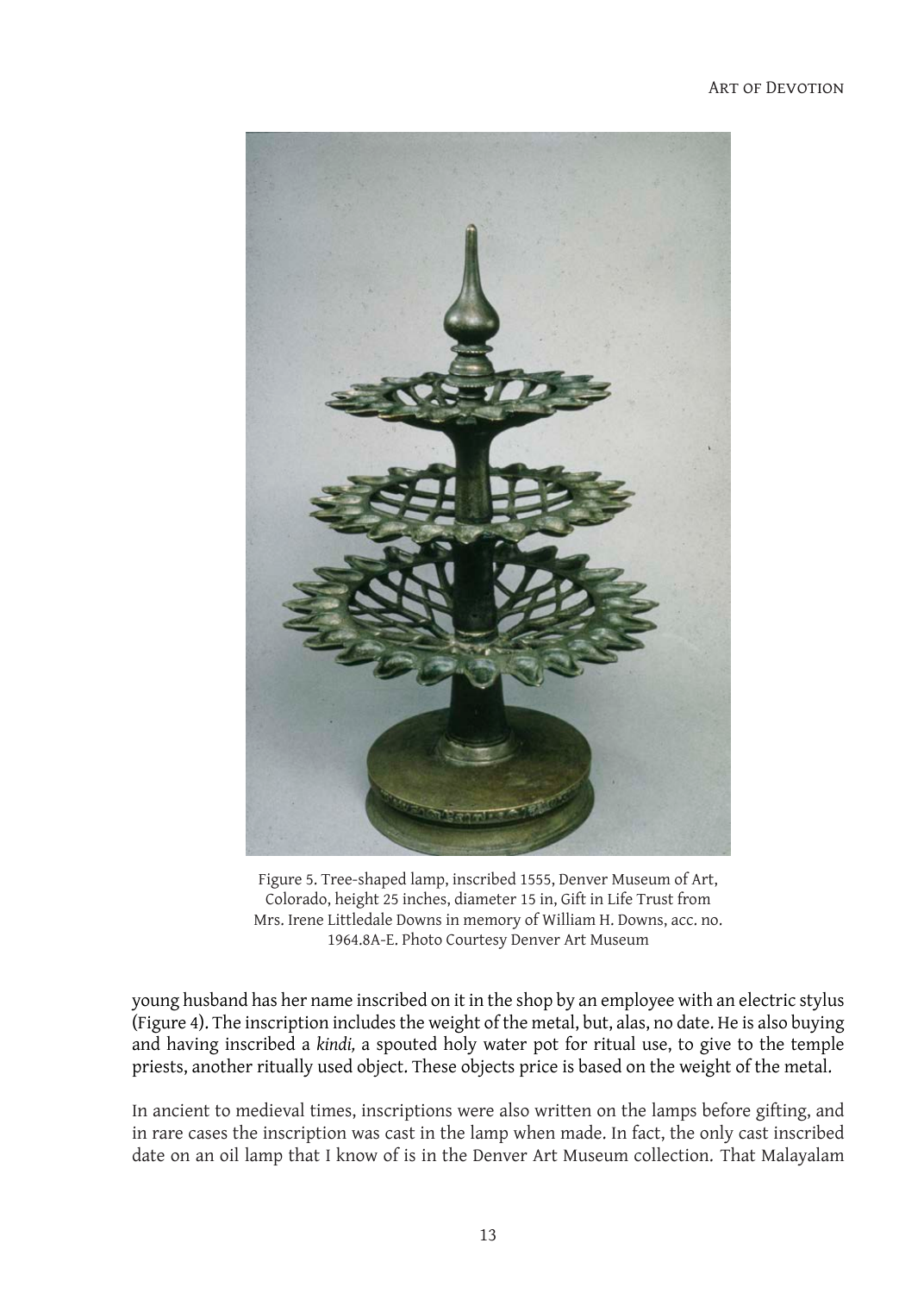inscription was read and published by Nagar.<sup>34</sup> This small lamp (25 by 15.5 inches), is important because it is dated 1555 in an inscription on its base (Figure 5). The inscription is partially incised and partially cast in high relief around the base. The incised portion gives the name Kodena, the donor, perhaps a king. The cast relief writing contains the word *kotujuram* which might mean high fever. Extrapolating from this, the lamp may have been donated with a prayer for the cure of a loved one from high fever. Since the date portion of the inscription is cast in the metal it must be original. The tree has three tiers or levels of branches encircling the trunk. The trunk is not very naturalistic and the branches leading to the cups are formulaic in design and form a net-like pattern. This example is a standard and abundant type still made today, though now made by machine. At its apex is a lotus bud-shaped finial associated with Shiva, described to me by a Vaikom temple priest as the generative part. The lamp is cast in three sections. Its metal content is heavy with thick cast walls. This is the only clearly dated oil lamp discovered thus far. Since it is not figural it does not help with the effort to date other lamps or sculptures by association of style except to say that by 1555 the type was standard and not creatively detailed.

Other information is contained in inscriptions added to lamps. For example, the royal collection of lamps given to the State Museum in Thrissur by H. H. Maharaja of Cochin in about 1960, was inscribed on the greatest of the lot, e.g., the masterpiece lamp, number 10/2, number one of eighty of Devaswom Board of Cochin, *Tulam* 3, *Palam* 70 ¼. A *tulum* is a weight of 3 kg. and a *palam* is 1/100th of a *tulam*. This lamp weighs 29 kilograms, or about 63 pounds. The temple *devaswom* board donated these lamps to the museum in 1960.

The weight of the metal is often recorded on the lamps, though less often on the earliest lamps than the later ones which are much thicker cast metal. The heavier the metal, the more expense, the more meritorious the gift. The earlier lamps, however, that are more artistically inspired, are of much thinner metal casting and contain a higher percentage of bitumen and therefore are lighter and more receptive to detailed casting. The tradition that is continued of making heavy, massive metal lamps with thick walls as a display of devotion and wealth came into vogue only around the fifteenth to sixteenth century it seems. It is thereby easy to distinguish a delicate, light weight, uninscribed, fourteenth-century lamp from its massive eighteenthcentury descendent. In fact, the price of an oil lamp today depends on its weight. Tarnished old lamps are exchanged for shiny new lamps at the ritual metal object stores. Old ones are melted to make new ones that are machine made and mass produced. The new ones are purchased by devotees and given to the priest at the temple to carry their prayers with some priestly help. The practice seems somewhat analogous to Christians lighting a candle and saying a prayer for a sick relative. The excessive numbers of bronze, bell metal or brass oil lamps given to major temples results in their quiet sale back to metal shops. If a lamp was used at an important temple, like the Guruvayor temple, then it has a higher sale value. Temples have storehouses and storehouses of temples, like Padmanabhaswamy in Thiruvananthapuram, must be quite full of remarkable lamps that were given to god centuries ago. That would include many made of gold or silver. The metal alloy referred to as bell metal is used for making bells, cymbals and oil lamps. It has a higher tin content than bronze (4:1 ratio of copper to tin) which increases the rigidity of the metal and its resonance for bells and cymbals. It is harder than bronze.

<sup>34</sup> S. Nagar, Dipa Lakshmis -The Votive Lamps of India, *Pantheon* 38 (2), 1980, p. 142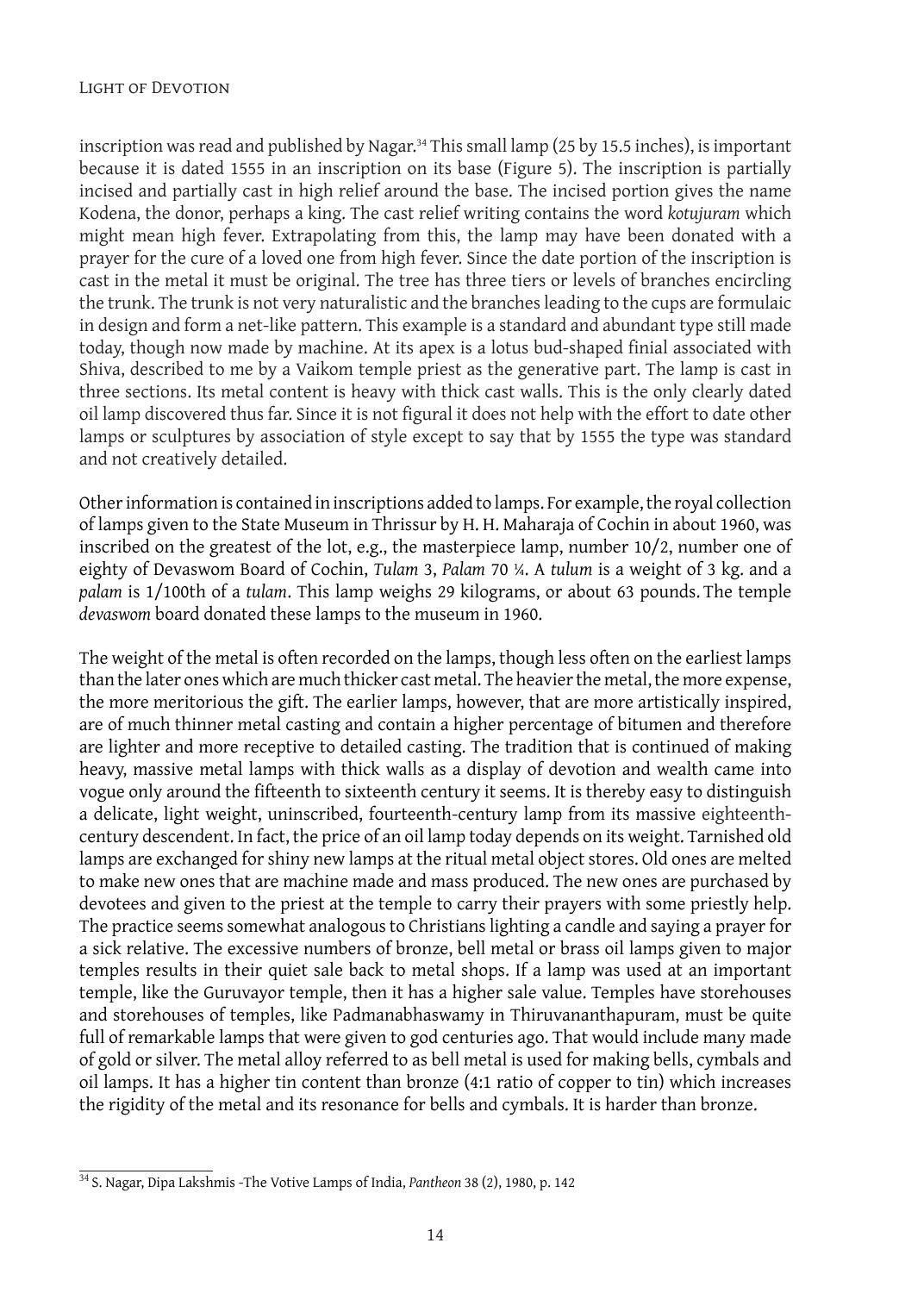### **Dating difficulties**

When can the earliest of surviving oil lamps be dated: 10th, 12th, 14th 16th century? The conservative answer is the early 12th century but I would place a few as early as the 10th century.

The question of dating of Kerala bronzes is challenging. One Kerala oil lamp in the Denver Art Museum previously mentioned bears an inscription with the date 1555 (Figure 5). That particular dated *vriksha vilakku* is a common non-figural type and is not of any special quality. Scholars have tended to give Kerala bronzes rather late dates. Some see a relation to Hoyshala bronzes of the 12th to 14th centuries with exuberant ornament as evidence for an influence on Kerala style from this late dynasty's art produced in Karnataka. On the contrary, I am among those who see Kerala style as consciously individual to distinguish it from that of other dynastic styles such as Hoyshala and Chola. There is a style that is purely originated in Kerala by the Cheras (c. 850-1124 CE). It is distinct in iconography, use, and in figure type. Given the terminus ante quem of the Dadigamma elephant lamp of 12th century, to be discussed later, I am inclined to date certain Kerala bronze figures and lamps in metal earlier starting in at least the early 12th century CE. Other factors for this argument will be explained. The Cheras were a power in relation to the Brahmin oligarchs between 800-1124 CE.

The context is there, though sparse. There are early Buddhist and Jain stone carvings and early bronzes by the 10th century. We know there has been a long and continuous tradition of wood carving and mural painting, temple arts that burned in temples and has been replaced many times through many centuries. We also know that there is a tradition of loss by the recycling of gold, silver and bronze images replaced by new ones. There may be a comparatively small surviving body of objects to study Kerala sculptural style. I would like to distinguish further the Chera style and the style of art in Kerala that is a mixture of Chera and Chola or Tamil style elements, the result of fluctuating political borders and aesthetic influences.

Loss due to the tradition of recycling metal pieces, burning problems of wooden temples with their paintings leaves us with a less fulsome chronological progression to study style. It may also be relevant that Kerala was divided within by kingdoms in different regions especially the southern tip. It seems that each may have fostered a slightly idiosyncratic style through the local metal workshops. Encouraging news is that old pieces come to light during road building projects, or in one case, when the temple tank was drained for deep cleaning of a temple during the Covid 19 pandemic (Figure 141).<sup>35</sup> In these latter cases bronzes images recovered seem to easily date to the 10th century. In the face of invasion, it was common to hide the temples' murti underground in a hidden vault or in the temple tank.

Regional workshops, such as one that must have existed at Thripunithura, created a line of imagery contemporaneous with the work of other regional workshops, but each with a distinct style, compounding this absence of a very large body of work from each to study. As stated by Heston I suspect that stylistic differences within the 'Kerala style' bronzes are probably the result of a number of developments.36 There must have been a number of different centers of bronze casting, foundries, each with its own distinctive idiom, and these could well have

<sup>&</sup>lt;sup>35</sup> Times of India.com 6/11/20<br><sup>36</sup> Heston, Powerful Bodies, p. 83. This is the most serious discussion of dating considerations for Kerala art.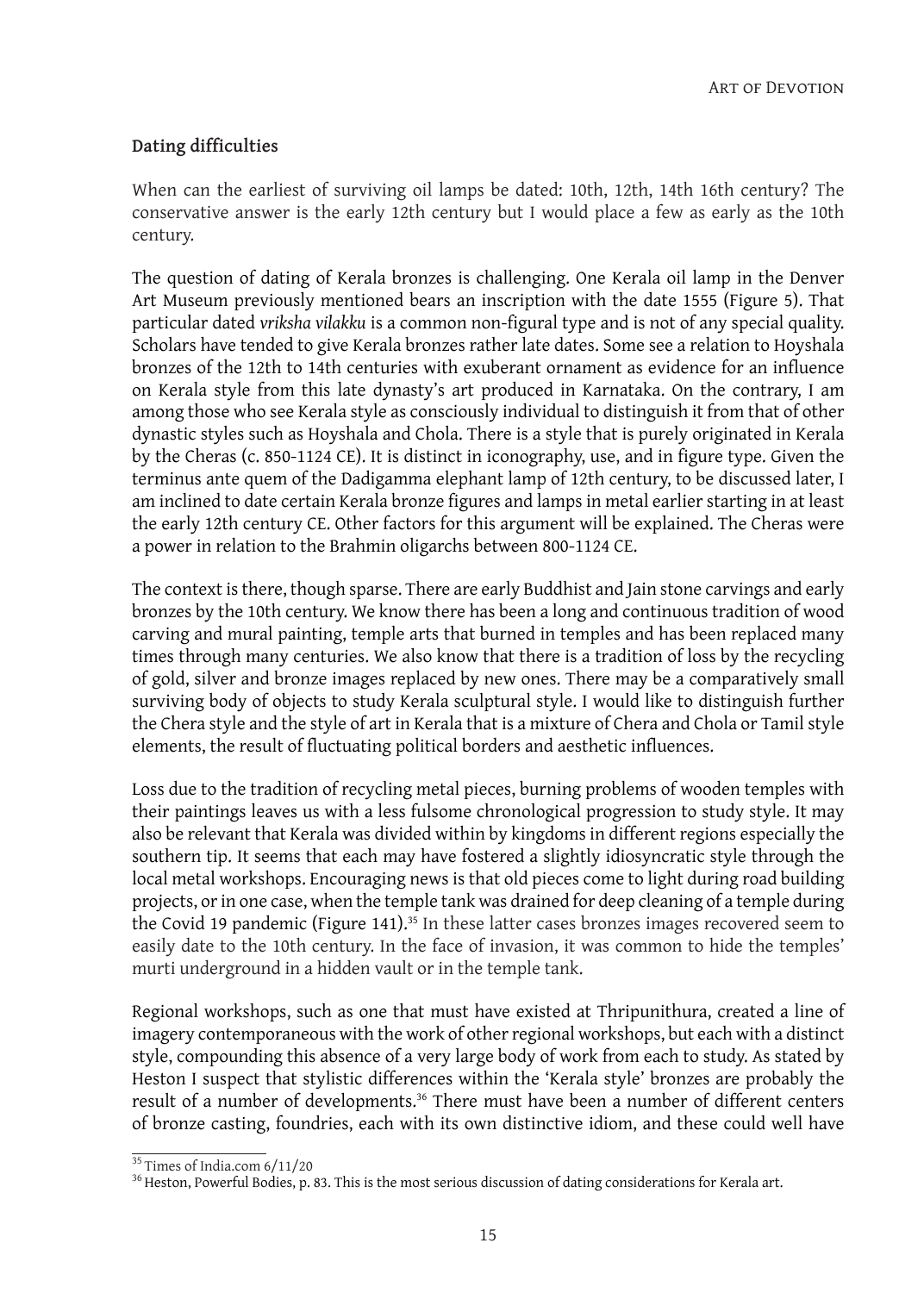developed along differing chronological trajectories That is why the older museum collections such as Thrissur and the British Museum are so important. Pratapaditya Pal has dated a Hindu bronze seated Vishnu in the Bhansali collection (New Orleans), which is rich in Kerala images, to 10th century which seems appropriate to me.<sup>37</sup> A major discussion of dating problems has been published by Heston.<sup>38</sup> Nagaswamy has dated two standing bronze figures of Vishnu in the Trivandrum Museum to 8th century and the very similar Melaiyur Maitreya to 700 CE, which seems likely to me and a Vallabha Ganapathi to 10th century. The Vishnu-Maya Durga, encrusted with ornaments like the Thrissur *dvarapala*, is dated 13th and later - 17th century (Figures 135-138).39 I would agree with commencing the chronology of bronzes around 700 CE, with fine pieces in the 10th and continuing through the mid-12th century. By the 14th and 15th century they become rote. In northern Malabar in the 10th century, we know of remarkable Buddhist bronze figures such as the 5-foot tall seated Avalokiteshvara in the Kadri Manjunatha temple in Mangalore dated 968 and other meditating stone Buddhas. Thereafter, Buddhist images in Kerala do not seem to have been made or were destroyed.<sup>40</sup> There is evidence of Buddhist practice from quite early in Kerala, but its decline began in the 8th century and it was gone by the 11th century.

Today some temples have images of the gods on their outer walls made from colored neon lights, some of them flashing or moving. In most cultures the advent of kerosene lamps of the west and then electricity around 1922 ended the production of oil lamps, candelabras, torches and other fiery forms of light, but in India especially the magical quality of flaming light is still valued along with the ancient importance of ritual oil lamps as a means of relation to the divine. Furthermore, when the monsoon hits and electricity fails, oil lamps are still dependable. So far in India neon lights have not replaced oil lamps although the gods are depicted in neon at some temples. The traditional production and persistent use of oil lamps in Kerala, a very orthodox Hindu culture, is stronger than in any other region of India. In fact, although the entire world depended on oil lamps before electricity for 1000s of years, their use in India today is the only major and continuous traditional use in the world. That is because the sacred and daily rituals of Hindu worship utterly require oil lamps. Their light symbolizes knowledge which dispels darkness and ignorance. Knowledge is the greatest wealth. God is the illuminator of all knowledge, He is the *chaitanya*, spirit or principle of knowledge. Thereby, light is worshipped as the deity itself. In temple rituals when it is necessary to move a deity from place to place, from one temple to another, a lamp is lit from the lamp in the temple sanctum and carried by a priest to the second temple deity's sanctum. The *chaitanya* of one temple can be transferred to another and later returned. A special lamp is used for this transportation, the *changalavatta* (Figures 110-114).

The gift of an oil lamp to the temple gains the donor merit, the quantity of merit depending on the metal weight of the lamp. Huge, old oil lamps (if not sold) grace the entry to the temple and again to the sanctum in major temples.<sup>41</sup> These may be 100s of years old. They represent

<sup>37</sup> P. Pal, *The Elegant Image, Bronzes from the Indian Subcontinent in the Siddharth K. Bhansali Collection*: Mumbai, Marg Publishers, 2011, p. 174<br><sup>38</sup> Heston, Powerful Bodies, pp. 63-93

<sup>&</sup>lt;sup>39</sup> Khandalavala, *The Great Tradition*, pp. 170-173<br><sup>40</sup> J. C. Harle, *The Art and Architecture of the Indian Subcontinent*, Penguin, Harmondsworth, 1986, p. 354, Figure 281<br><sup>41</sup> A. T. G. L. Bayi, *Sree Padmanabha Swamy* 

twelve-tiered lamp at the door to the inner sanctum of the Padmanabhaswamy temple, with figures at the base on top of a tortoise, claimed to be one of the finest of its kind in Kerala.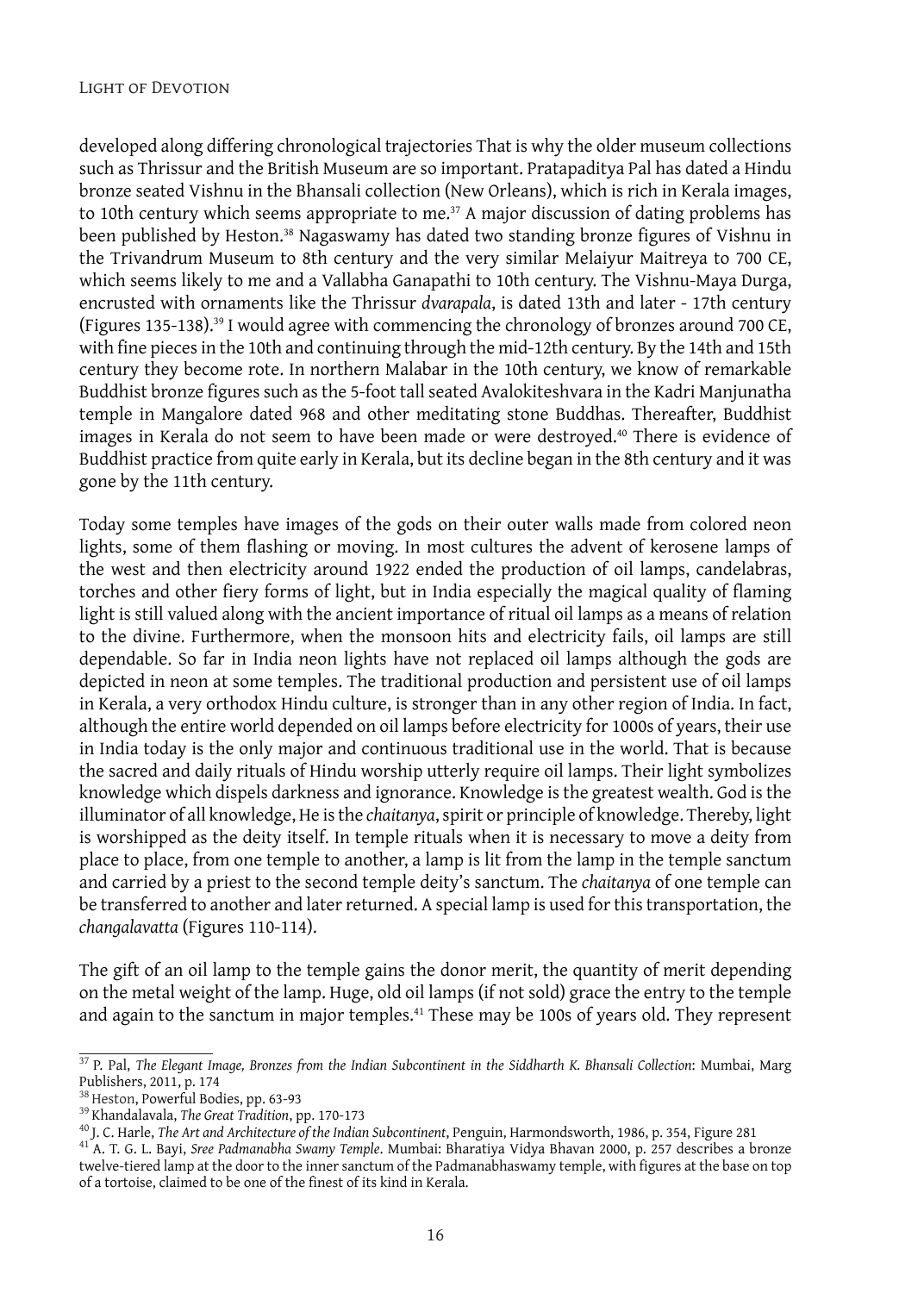

Figure 6. cleaning disassembled oil lamp

the cultural history of Kerala, and yet they are often sold never to be seen again. Many of them have legends associated with them. In the sanctum gold or silver lamps are required to honor the deity and in this clarified butter (*ghee*) will be burned rather than sesame (*gingelly*) or coconut oil because it burns more purely and produces less soot. Nonetheless, they must be cleaned daily and the person who cleans them does so because he has the inherited right to perform that specific ritual devotional duty (Figure 6). Certain lightings of lamps are performed by people of temple status at regular times during *puja*. It is an act of devotion to light the lamps as it is to donate oil or wicks for them daily. The wick maker in some cases fills a hereditary honorific position granted by the temple priests. He rolls 1000s of cloth wicks by hand against his thigh daily and may need to engage assistants to meet the need.<sup>42</sup> There

<sup>42</sup> P. Seth, *Heaven on Earth, The Universe of Kerala's Guruvayur Temple*. Niyogi, New Delhi, 2009, p. 99